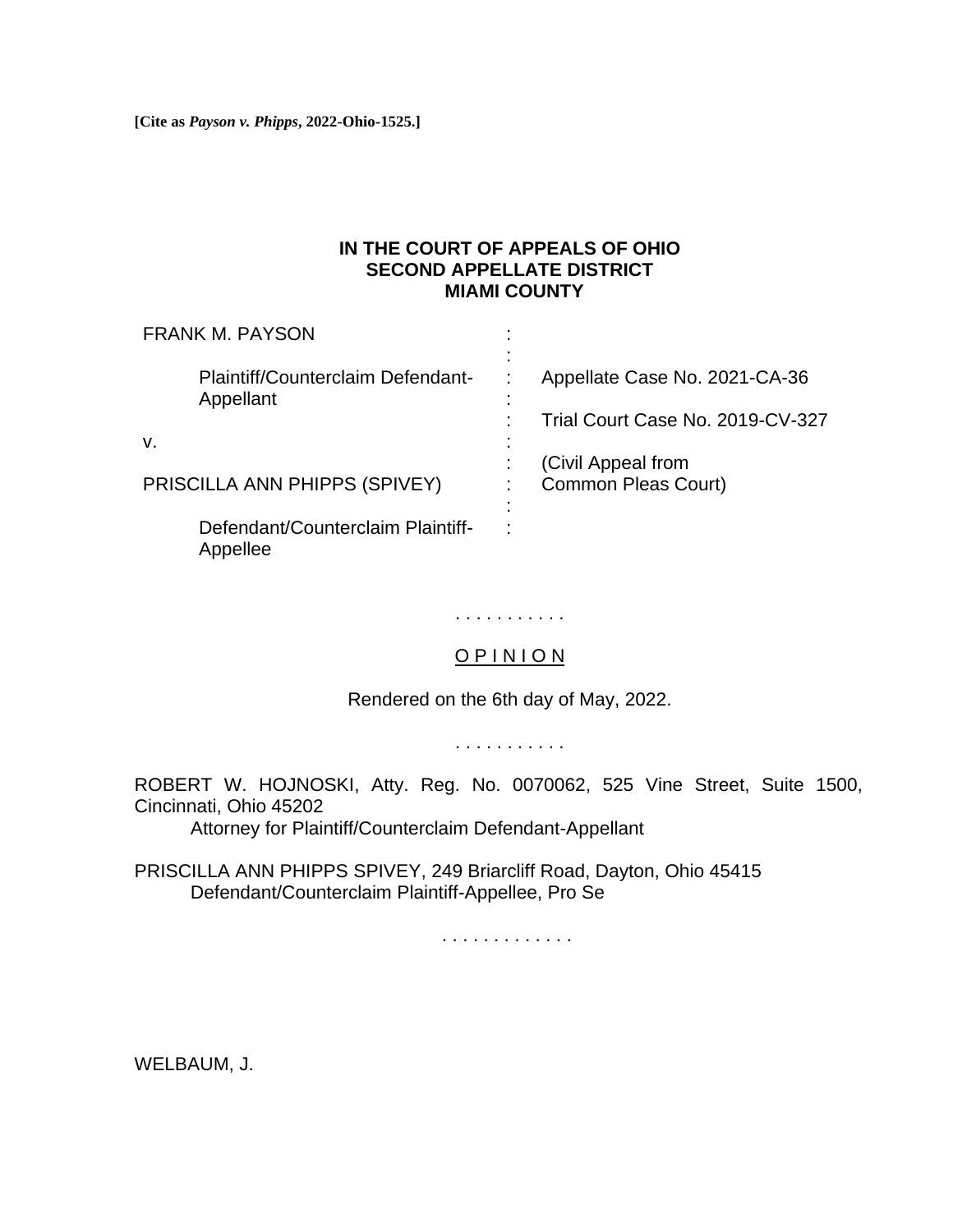**{¶ 1}** Plaintiff-Appellant, Frank Payson, appeals from a judgment granting R.C. 2323.51 sanctions against him and in favor of Defendant-Appellee, Priscilla Ann Phipps Spivey ("Spivey"). In his sole assignment of error, Payson contends that the trial court erred in granting sanctions and in the amount of sanctions awarded. For the reasons discussed below, we conclude that the assignment of error is without merit. Accordingly, the judgment of the trial court will be affirmed.

#### I. Facts and Course of Proceedings

**{¶ 2}** This action arose from an attorney-client relationship between Payson and Spivey that began in July 2017 and ended in March 2018. After Spivey filed a disciplinary complaint regarding Payson with the Dayton Bar Association ("DBA"), a fee-dispute arbitration occurred on June 26, 2019. The arbitrators ordered Payson to give Spivey a refund of either \$1,273.12 or \$1,472.02, depending whether a prior check issued to Spivey in the amount of \$198.09 was still negotiable. *See In the Matter of Fee Dispute Arbitration Between Priscilla Spivey and Frank Payson*, Montgomery C.P. No. 2020-CV-2210, 2019 WL 12382488 (July 9, 2019). *See also* Answer and Counterclaim (August 30, 2019), Ex. A.

**{¶ 3}** On August 9, 2019 (a month after the award), Payson filed a complaint against Spivey, alleging that she had committed defamation, defamation per se, and reckless and malicious conduct. No specifics about the alleged defamatory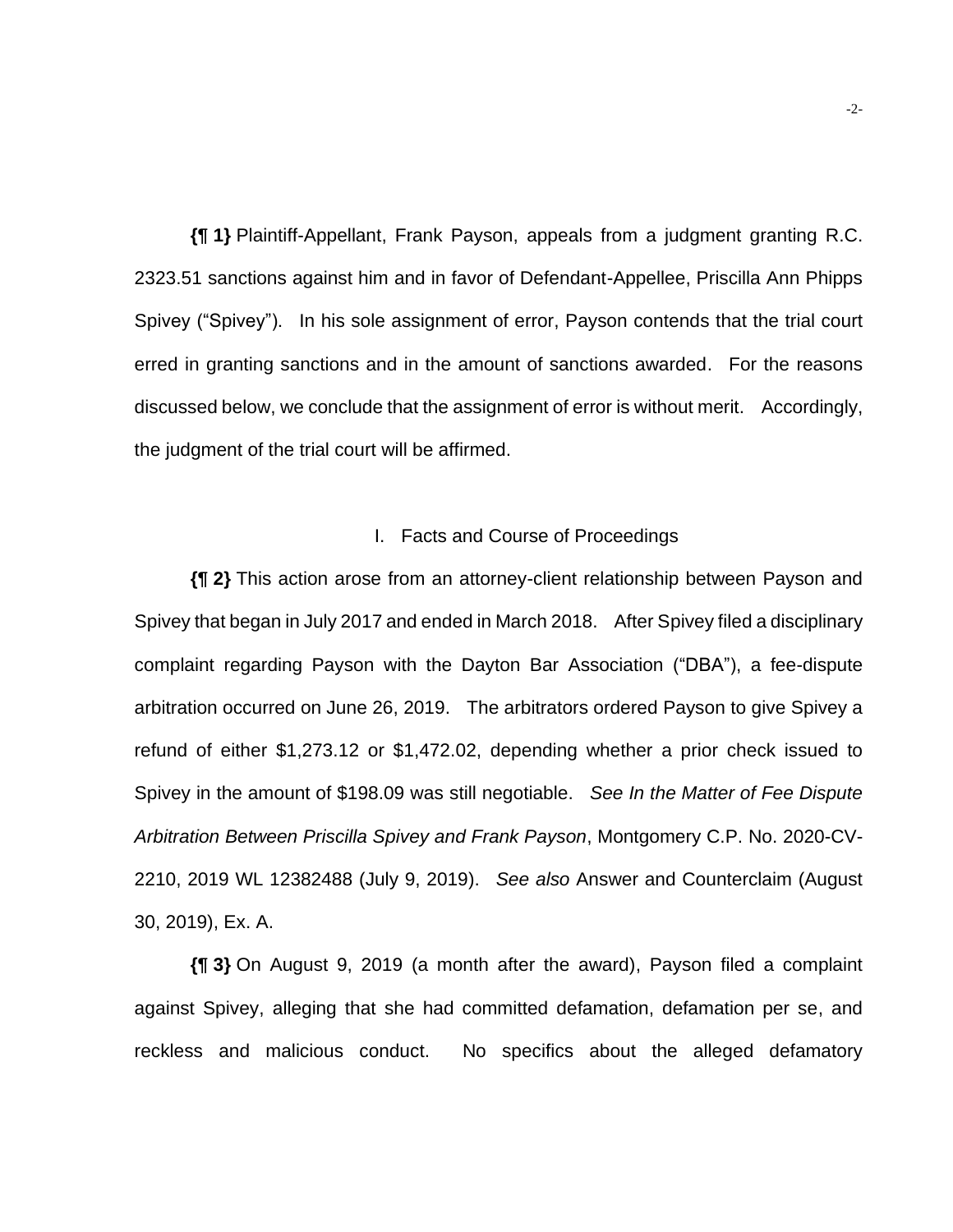circumstances or statements were included. In the complaint, Payson alleged compensatory damages in excess of \$25,000 for each common law claim, for a minimum of \$275,000, compensatory damages in excess of \$25,000 for each tort claim, for a minimum of \$275,000, and punitive and/or liquidated damages in an amount in excess of \$25,000 on his tort claims, for a minimum of \$275,000. He also asked for attorney fees and costs.

**{¶ 4}** On August 30, 2019, Spivey filed an answer which included various defenses, including that Payson had violated Civ.R. 11, and that any communications regarding Payson were confidential and privileged as they were made in the context of a disciplinary complaint. Spivey also included a counterclaim seeking payment of the arbitrator's award. In addition, Spivey asserted counterclaims for frivolous conduct and for violation of Civ.R. 11.

**{¶ 5}** On September 13, 2019, Spivey filed an amended answer and counterclaim. She then filed a notice of submission on September 16, 2019, indicating that she had served a first set of interrogatories and a first request for production of documents on Payson.

**{¶ 6}** On September 26, 2019, Payson filed a motion to dismiss the amended counterclaim, contending that the court lacked subject matter jurisdiction and that the counterclaim failed to state a claim. Payson also requested a temporary restraining order and preliminary injunction. Among other things, Payson alleged that Civ.R. 11 and R.C. 2323.51 claims must be made by motion rather than in a counterclaim. Motion to Dismiss (Sept. 26, 2019), p. 18-19. Additionally, Payson filed a motion to strike the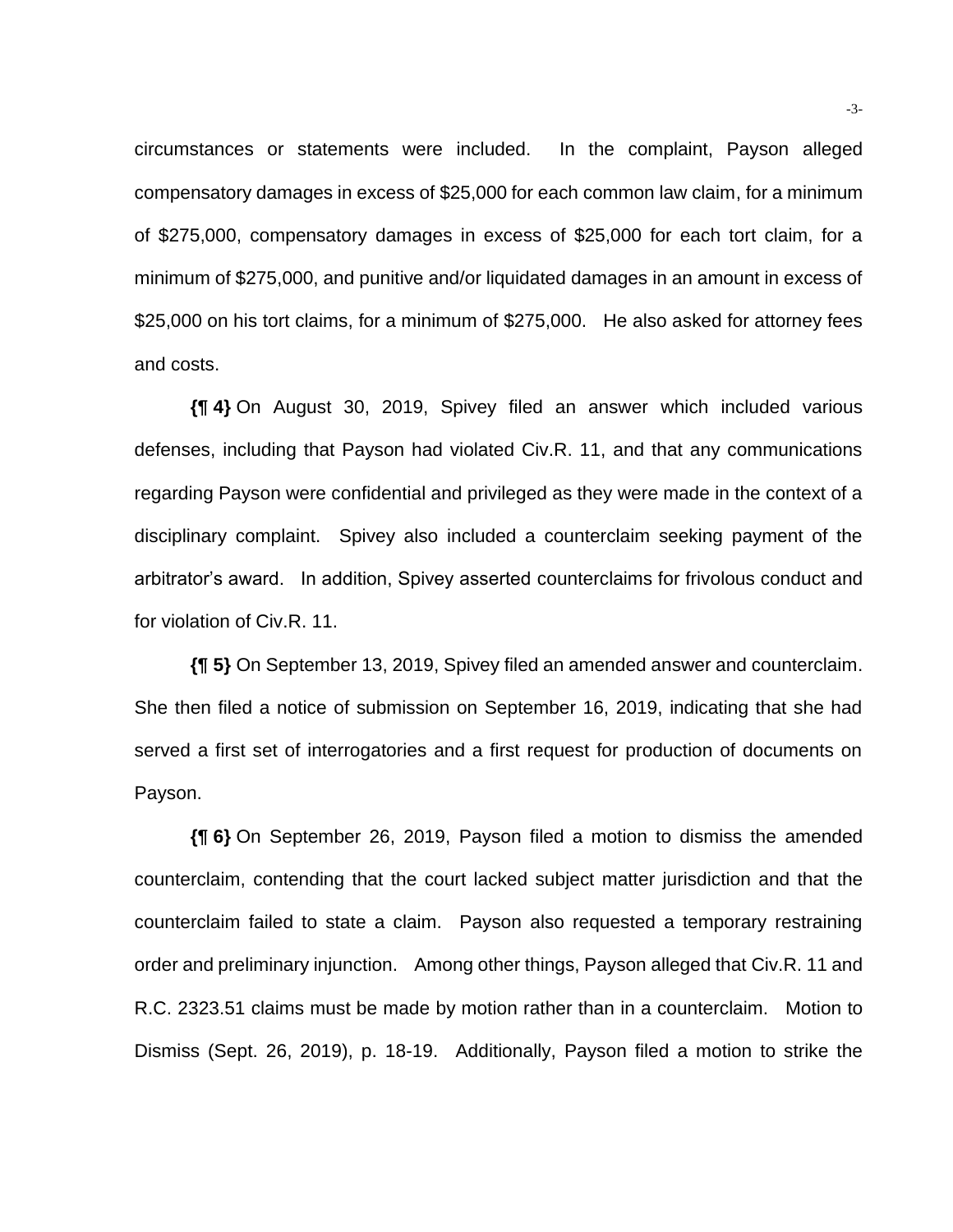arbitration decision (which was attached to Spivey's original answer and counterclaim).

**{¶ 7}** Spivey filed a memorandum replying to the motion to dismiss; Payson then responded and included a second motion to strike. In this motion, Payson asked the court to strike documents and an affidavit that were attached to Spivey's memorandum. On November 15, 2019, Spivey filed a motion to compel Payson to respond to her discovery requests. Payson did not respond to the motion.

**{¶ 8}** On December 4, 2019, the trial court filed a decision overruling Payson's motion to dismiss and converting his motion into one for summary judgment. The court also overruled Payson's request for injunctive relief and attorney fees and overruled his motion to strike the arbitration decision. The court did grant Payson's second motion to strike, but only in minor part. The motion to strike was denied with respect to an affidavit Spivey had attached to her memorandum opposing the motion to dismiss. However, the court struck unanswered discovery requests attached to Spivey's memorandum, as the court felt these, being unanswered, could not supply evidence for or against summary judgment. Decision and Judgment Entry (Dec. 4, 2019), p. 10-11. As part of its decision, the court also set deadlines pertaining to the converted motion for summary judgment.

**{¶ 9}** On December 16, 2019, the court granted Spivey's motion to compel discovery and ordered Payson to pay reasonable attorney fees and costs that Spivey had incurred in obtaining the discovery order. As a result, on December 26, 2019, Spivey filed a document outlining the fees she had incurred in pursing the motion to compel. Payson did not respond to this filing.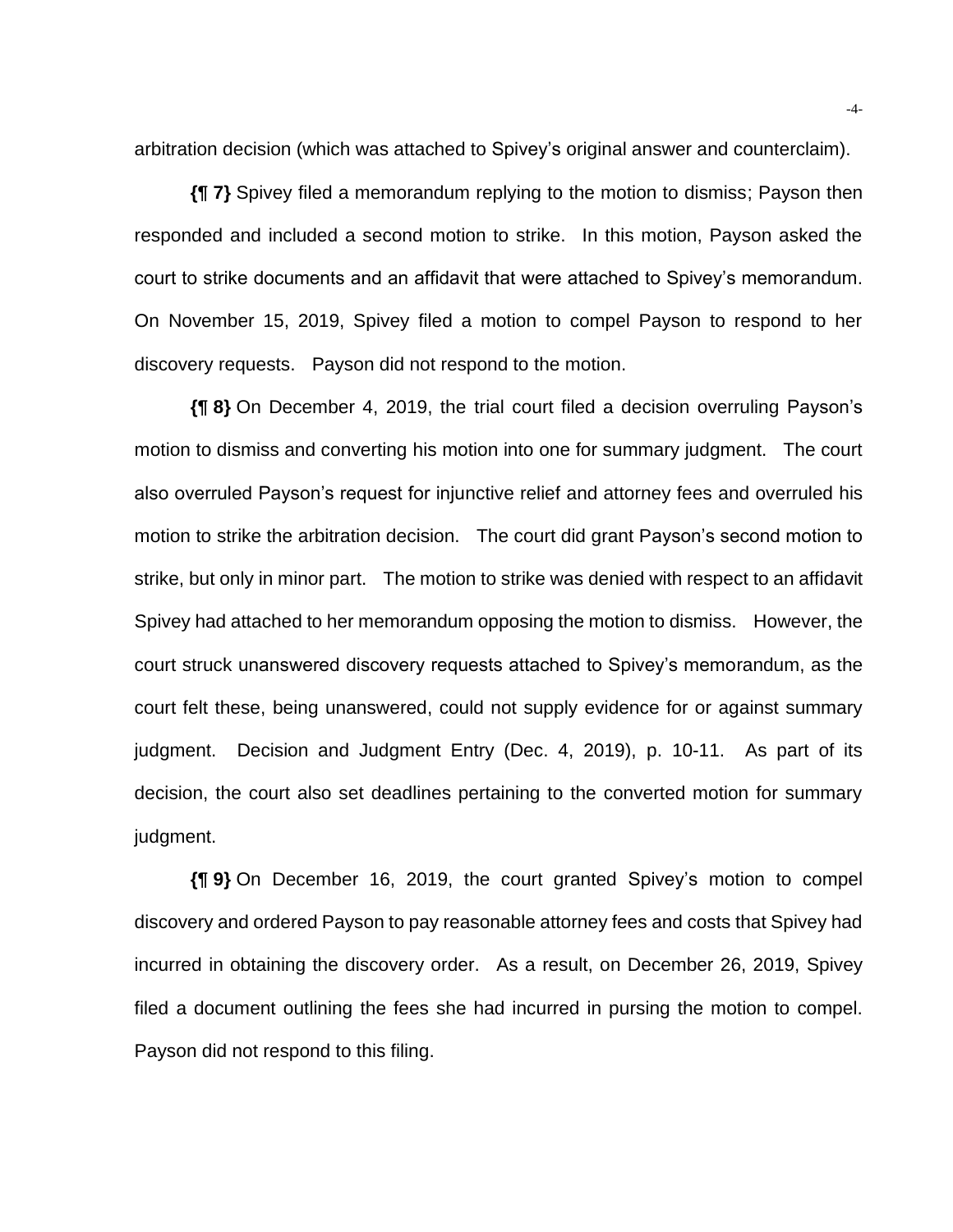**{¶ 10}** In its December 4, 2019 Decision, the court had ordered Payson to submit his Civ.R. 56(C) evidence on summary judgment within 30 days of the order. However, on December 31, 2019, Payson filed a motion seeking temporary suspension of the court's order; he also claimed not to have understood the court's decision. In the motion, Payson mentioned medical issues he had been experiencing. While awaiting the court's decision, Payson did not timely file any summary judgment materials.

**{¶ 11}** On January 21, 2020, the court gave Payson a 14-day extension (from that date) to file summary judgment materials. The court further stressed that its prior decision converting the motion to dismiss to summary judgment was not ambiguous.

**{¶ 12}** Payson did not file the summary judgment materials as ordered. Instead, he asked for an additional extension, claiming he did not timely receive the January 21, 2020 extension decision. The court then granted Payson another 14-day extension on February 14, 2020.

**{¶ 13}** Instead of complying with the court's December 16, 2019 order compelling discovery, Payson filed a Civ.R. 60(B)(3) motion on January 22, 2020, seeking to vacate the order. In the motion, Payson alleged fraud in that Spivey and her counsel had "deceived" the court into granting the motion to compel. This was based on the fact that Payson, while having an email address, did not choose to communicate by email. Payson therefore contended that Spivey's counsel had falsely represented to the court that Payson had been served with discovery requests. Spivey filed a response on January 29, 2020, noting that Payson had sent interrogatories to her counsel by email in this case in September 2019. Payson then filed a reply memorandum on February 17,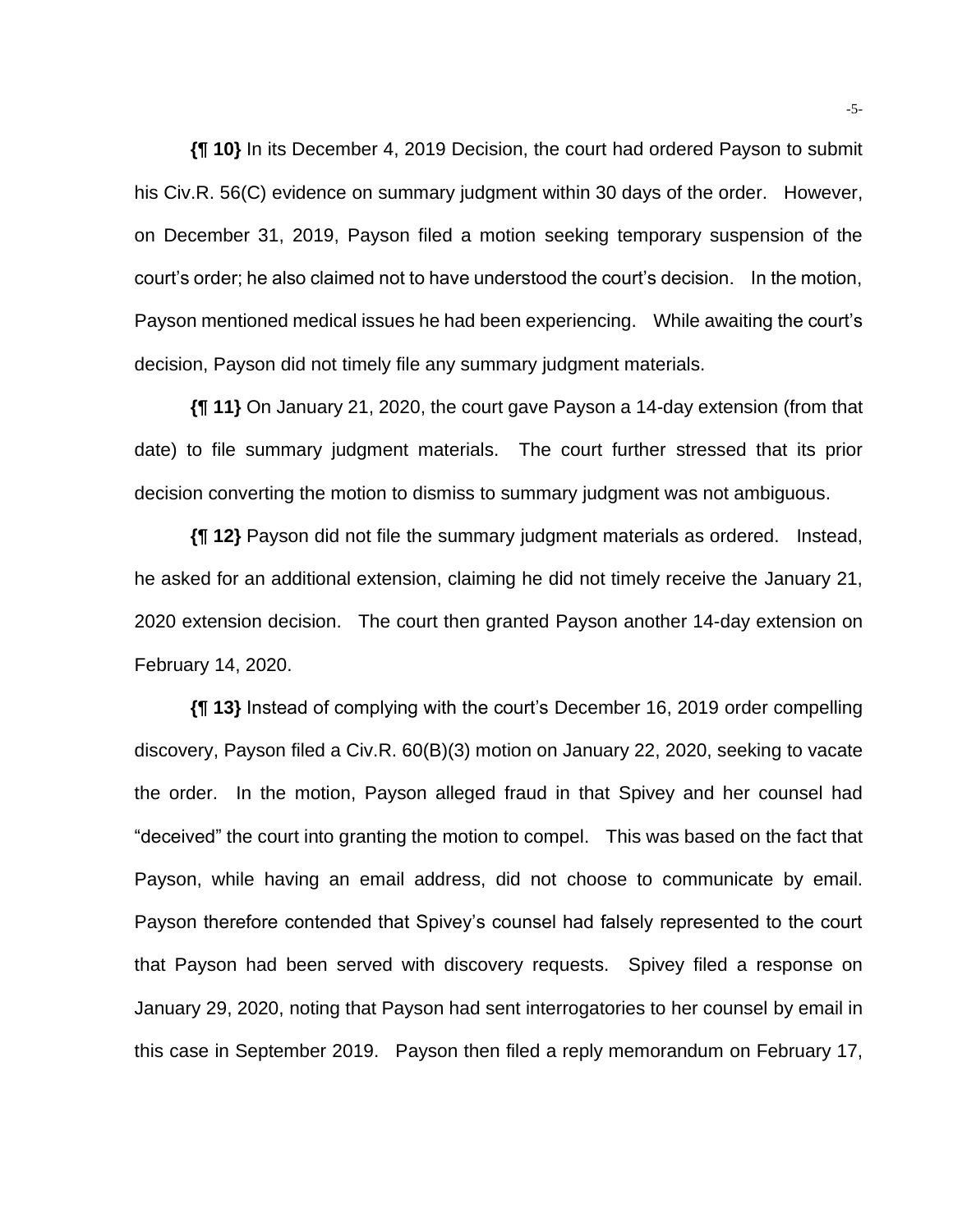2020.

**{¶ 14}** On February 28, 2020, Payson filed a supplemental motion for summary judgment and included his own affidavit. The affidavit asserted for the first time that his defamation claim was not related to the fee dispute. No other facts were provided. In the motion, Payson made the same arguments as he had made before concerning the Civ.R. 11 and R.C. 2323.51 counterclaims. In response, Spivey noted that she was entitled to bring these claims. She also stated that even if the fee claims were premature, she intended to assert them in the case at a later date when the court permitted her to proceed. Payson filed a reply memorandum on March 11, 2020.

**{¶ 15}** On March 25, 2020, the trial court overruled Payson's Civ.R. 60(B)(3) motion to vacate. The court found that Payson's selective use of his email was unreasonable and also found no evidence of fraud. Furthermore, the court admonished Payson that his "leap to allegations of fraud, entrapment, trickery, lying, and illegality, are unacceptable and will not be tolerated." Decision and Judgment Overruling Plaintiff's Civ.R. 60(3)(B) Motion to Vacate (March 25, 2020), p. 9.

**{¶ 16}** On April 15, 2020, Spivey filed a motion asking the court to confirm the DBA arbitration award. Spivey attached a copy of the July 9, 2019 award.

**{¶ 17}** On April 22, 2022, the trial court granted Payson's summary judgment motion in part and overruled it in part. The court granted summary judgment as to Spivey's first cause of action (concerning the arbitration award). The court reasoned that the arbitration claim was not compulsory and that Civ.R. 13(A) (requiring assertion of compulsory counterclaims) did not control over R.C. Chap. 2711. Decision and Entry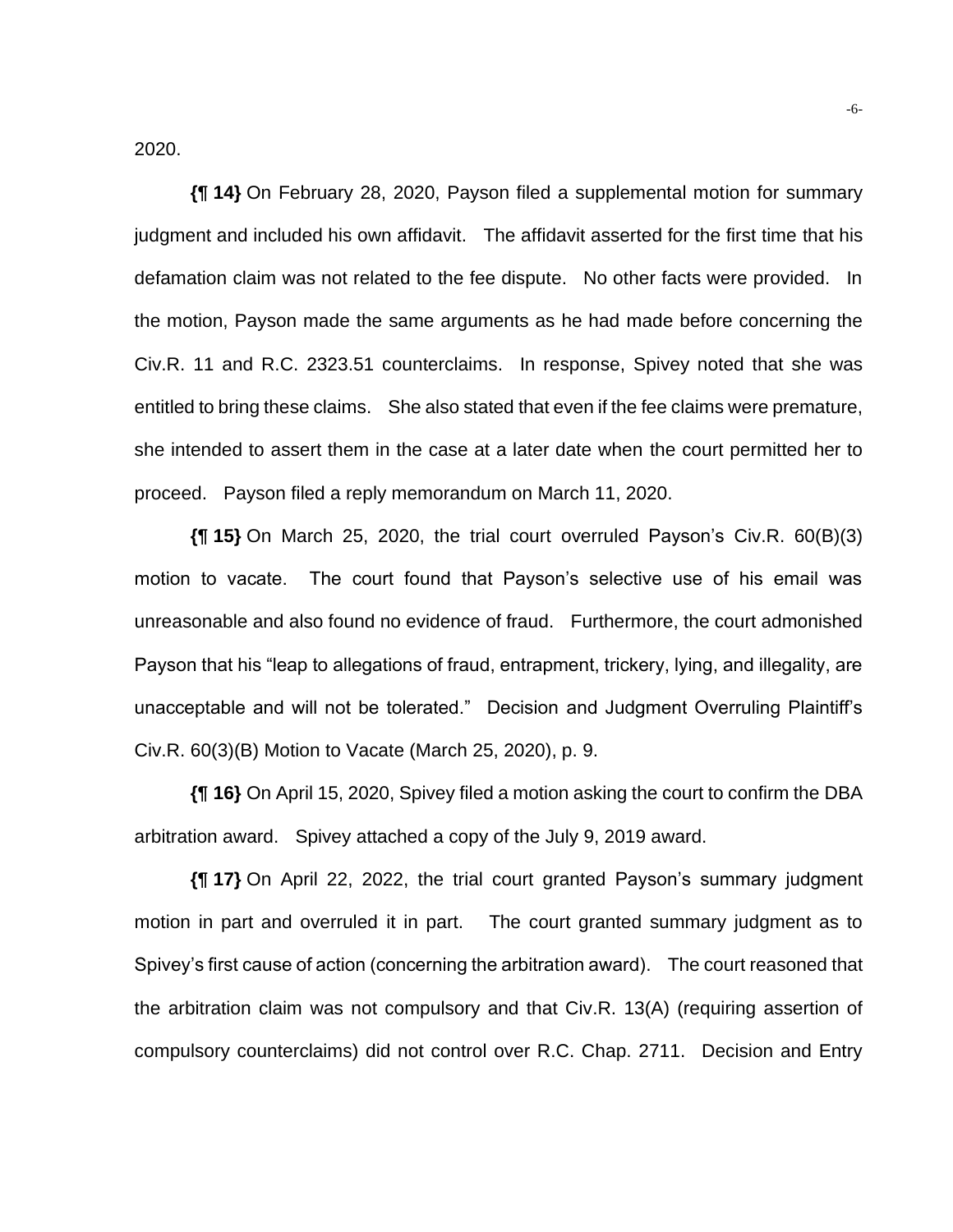Granting in Part and Overruling in Part Plaintiff's Supplemental Motion for Summary Judgment (Apr. 22, 2020) ("April 22, 2020 Decision"), p. 8. The court stressed that this failure was not Spivey's fault, due to the vagueness of Payson's defamation claims (which he had much later corrected by affidavit, indicating that they did not arise from the bar complaint). *Id*. at p. 7.<sup>1</sup> Nonetheless, because the arbitration claim was apparently not compulsory, the court concluded that summary judgment on this claim was required.

**{¶ 18}** The court then denied Payson's summary judgment motion on the rest of the counterclaims. The court noted that a split of authority existed concerning whether Civ.R. 11 and R.C. 2323.51 claims should be brought by motion or in counterclaims. *Id*. at 8-9. The court also stressed the lack of evidence from Payson (as opposed to legal conclusions) about his defamation claims against Spivey. *Id*. at 10-11.

**{¶ 19}** Although the court had already granted Payson's motion for summary judgment on the arbitration counterclaim, Payson filed a memorandum on April 29, 2020, opposing the motion to confirm the arbitration award. In this memorandum, Payson claimed, among other things, that he had been forced to arbitrate and that the arbitration

<sup>&</sup>lt;sup>1</sup> As noted, Payson's affidavit, filed on February 28, 2020, still did not specify any details about the facts surrounding the defamation claims. At that point, Payson had still also not responded to Spivey's discovery requests. *See* Payson Affidavit attached to Payson's February 28, 2020 Supplemental Motion for Summary Judgment, indicating only that Spivey had "defamed the reputation and character of Payson, outside of the arbitration." *Id*. at ¶ 16. *See also* Spivey's March 4, 2020 Memorandum Contra Supplemental Motion for Summary Judgment, p. 4 (indicating that Payson had still not responded to discovery requests). In his March 11, 2020 response to Spivey's memorandum, Payson did not dispute that he had failed to provide discovery. Instead, Payson merely noted that he had a pending motion to vacate the order compelling discovery. Payson's Reply in Support of Supplemental Motion for Summary Judgment, p. 5. However, as noted, the trial court overruled Payson's motion to vacate shortly thereafter.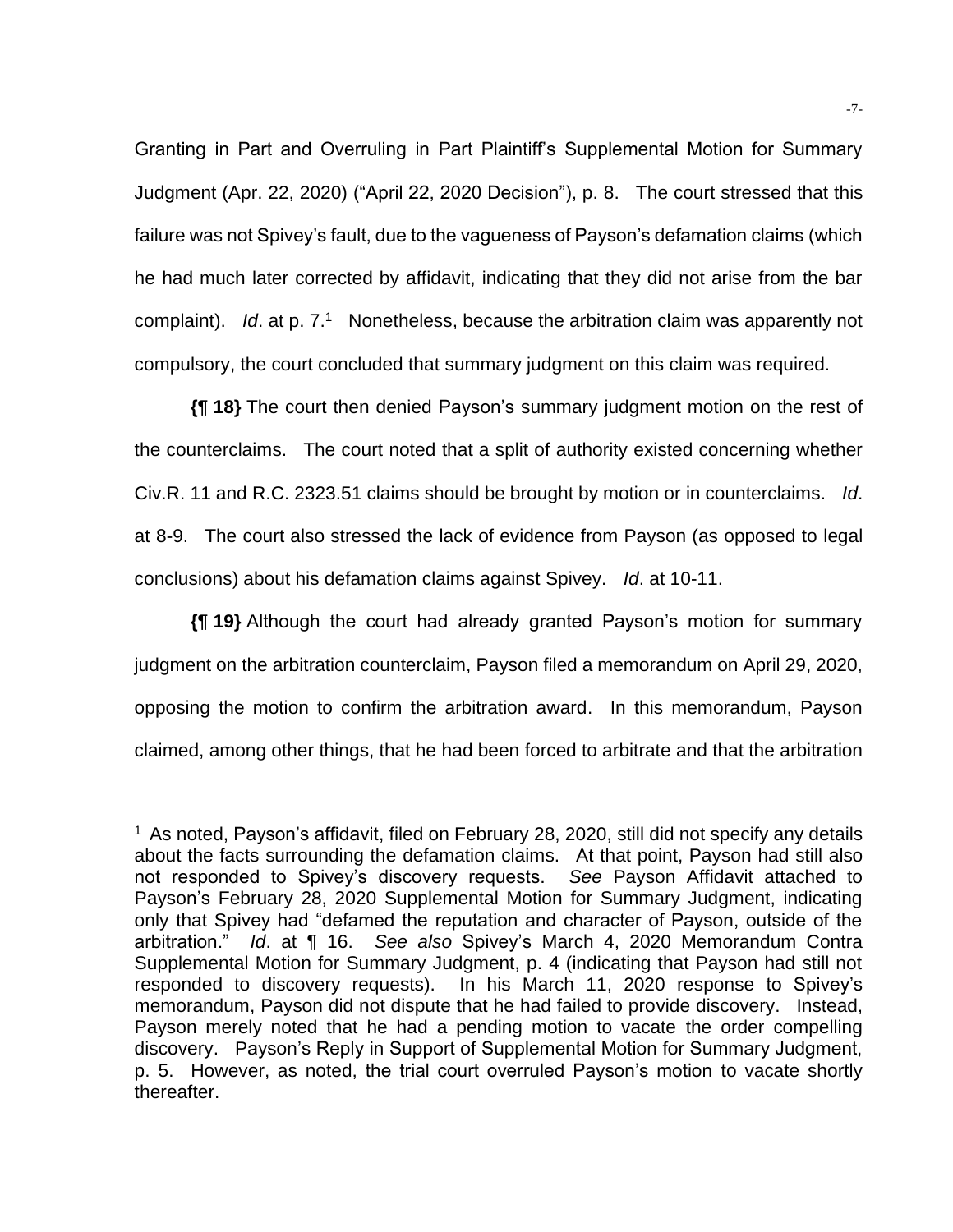proceeding had been flawed. Payson then filed an answer to the counterclaims on May 11, 2020. He followed that with a May 21, 2021 motion to compel discovery.

**{¶ 20}** On May 21, 2020, Spivey filed a motion seeking summary judgment on all claims in the complaint. Spivey attached Payson's answers to discovery (which essentially answered no questions), as well as her own affidavit. On May 22, 2020, the court then filed an order refusing to confirm the arbitration award because no permissive counterclaim had been filed and the arbitration award was not related to the defamation action.<sup>2</sup>

**{¶ 21}** On May 25, 2020, Payson filed a motion to strike the summary judgment motion, and Spivey responded on June 3, 2020. Spivey also responded to Payson's May 21, 2021 motion to compel; she then filed a motion for a protective order on June 17, 2020, On June 18, 2020, Payson filed a Civ.R. 56(F) motion, seeking an extension of time to reply to the pending summary judgment motion.

**{¶ 22}** On July 2, 2020, the court filed an order awarding Spivey \$331.50 in attorney fees incurred in connection with the motion to compel Payson's discovery. The court noted that Payson had not responded to the fee application. Order Awarding Defendant's Attorney Fees and Costs (July 2, 2020), p. 1. On the same day, the court filed an order resolving the Civ.R. 56(F) motion and the request for a protective order. The court allowed Payson to depose Spivey's parents and sister, but granted the protective order with respect to other individuals. The court also restricted questioning

<sup>&</sup>lt;sup>2</sup> In hindsight, this may have been incorrect, since the court later said it did not believe Payson's statement that the defamation case was unrelated to the arbitration proceedings. However, Spivey did not file a cross-appeal, and the issue is not before us.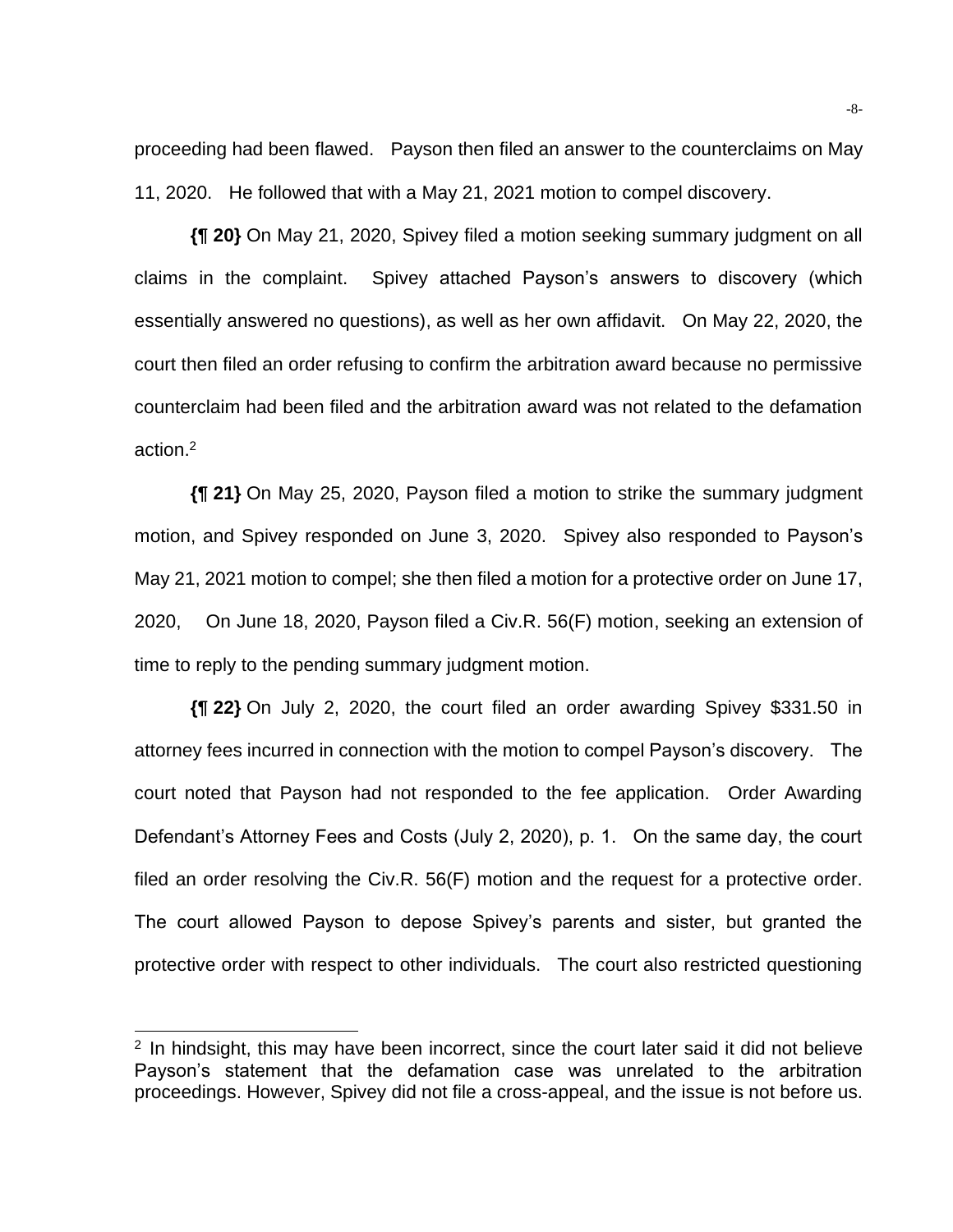as to any issue other than the defamation claims. In addition, the court extended the discovery deadline for 45 days to allow the depositions to be taken. After Payson asked the court to reconsider this order, the court overruled his request and set a status conference for August 20, 2020.

**{¶ 23}** On July 28, 2020, the court granted Payson's motion to compel discovery in part. Most of his requests were overruled, but the court ordered Spivey to disclose a few items, like the address of her parents and some information about her social media accounts. The court also overruled Payson's request for attorney fees, since his counsel (retained for defense of the counterclaim only) did not sign the motion to compel, and Payson did not provide any payment agreement relative to the motion to compel. The court further found that Spivey's responses and objections to Payson's discovery requests were "substantially justified." Decision and Entry Granting in Part and Overruling in Part Payson's Motion to Compel (July 28, 2020), p. 15.

**{¶ 24}** On October 23, 2020, the court denied Payson's motion to strike Spivey's motion for summary judgment, finding that Spivey's motion had been properly filed and that Payson had not diligently sought discovery. Decision and Entry Denying Payson's Motion to Strike (Oct. 23, 2020), p. 4. After the court denied Payson's motion to strike, Payson filed a summary judgment response on December 22, 2020. Spivey then filed a reply on January 21, 2021.

**{¶ 25}** On February 10, 2021, the trial court granted summary judgment in Spivey's favor, granted Spivey's motion to strike part of Payson's affidavit, overruled Payson's motion to strike Spivey's reply memorandum, and overruled all other pending motions as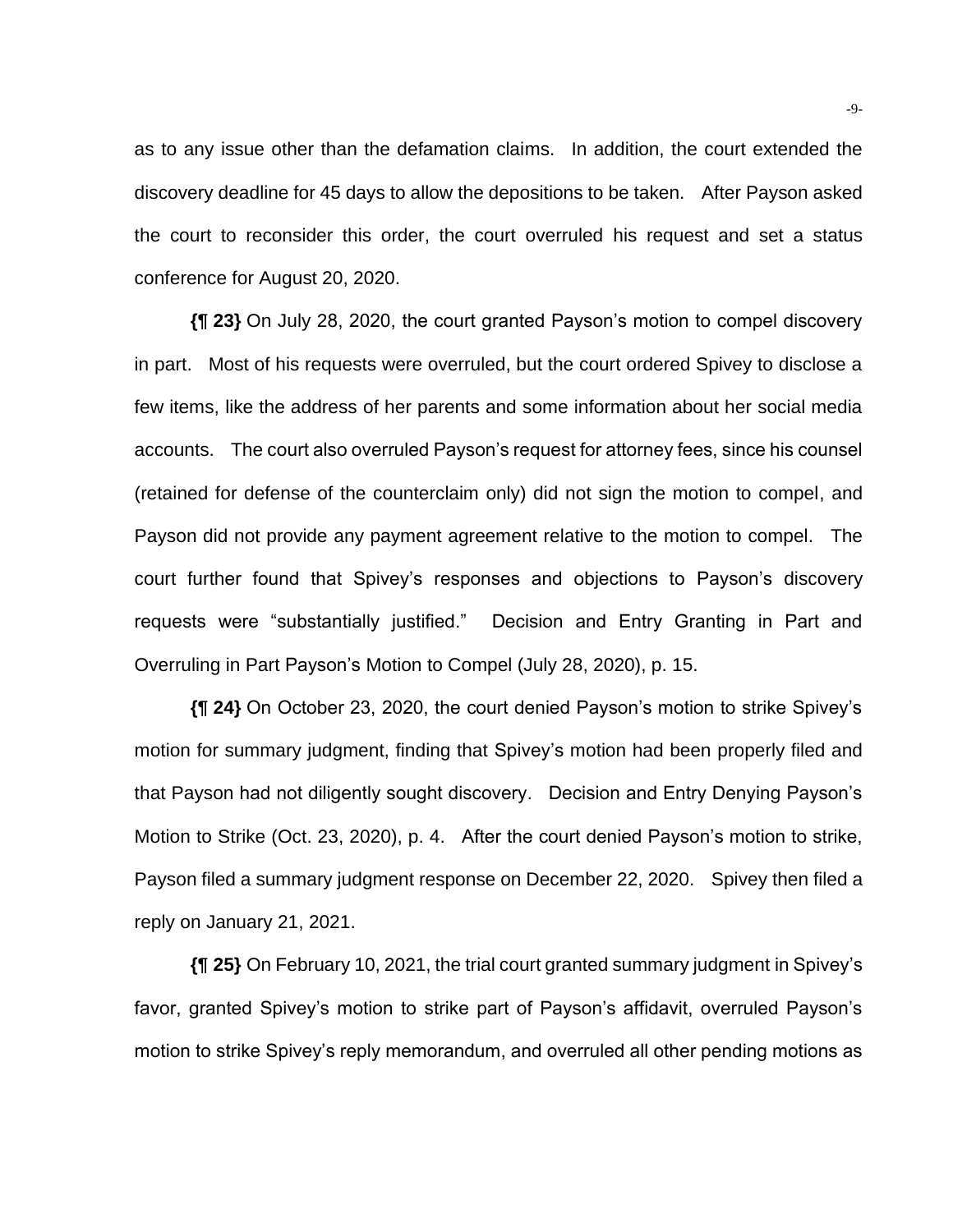moot. The court further found that Spivey's counterclaims would serve as the motions required by R.C. 2323.51 and Civ.R. 11. Because a hearing was required on the requested sanctions, the court set a hearing for March 4, 2021. Decision and Entry Granting Defendant's Motion for Summary Judgment (Feb. 10, 2021) ("Feb. 10, 2021 Decision"), p. 17-18. The sanctions hearing ultimately occurred on September 10, 2021.

**{¶ 26}** The basis of the court's summary judgment decision was qualified immunity as to the defamation claims. The court observed that when Spivey filled her summary judgment motion on May 21, 2020, Payson still had not identified any defamatory statements, nor had he identified anyone to whom Spivey had made such statements. *Id.* at p. 11. The only admissible evidence that Payson presented, after nearly two years, was that Spivey had told her father that Payson had given her "bad information" about running an ad in a newspaper. *Id*. at p. 12-13. The court noted that the statement did not injure Payson in his profession because Spivey's father stated that this would have nothing to do with his decision on whether to hire Payson in the future. *Id*. at p. 15.

**{¶ 27}** The court further found a qualified privilege for statements made to family members and noted that Payson "had not identified any clear and convincing evidence to show a triable issue of actual malice, which would defeat the privilege." *Id*.

**{¶ 28}** On March 16, 2021, Payson filed a motion seeking Civ.R. 11 and R.C. 2323.51 sanctions against Spivey and her attorney for maintaining counterclaims against him. This was despite the fact that the trial court had previously rejected his position on the frivolous conduct and Civ.R. 11 counterclaims and had found no fault on Spivey's part for the arbitration counterclaim, due to the vagueness of Payson's defamation claims and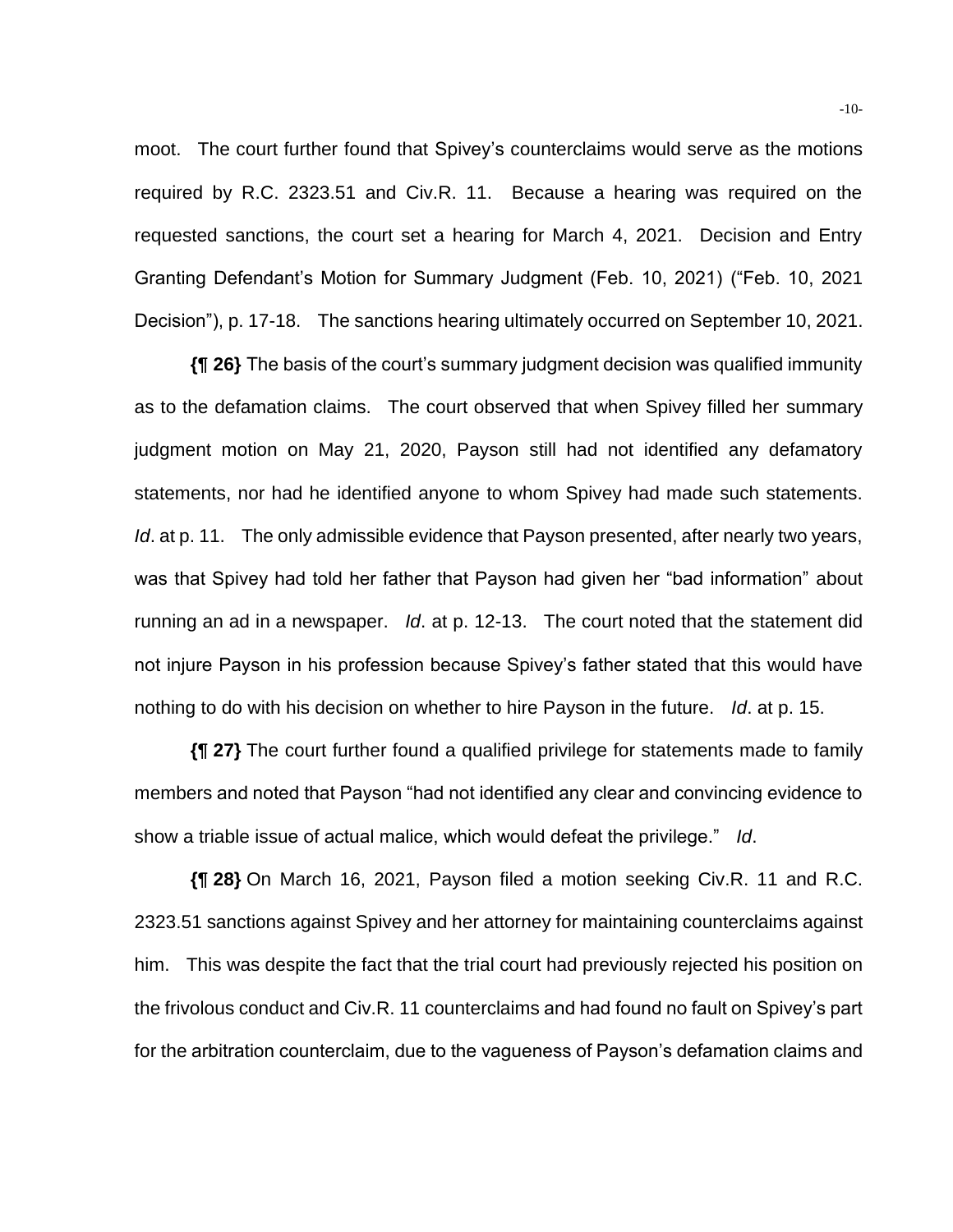his delay in indicating they were unrelated to the arbitration dispute. $3$  On May 28, 2021, the court overruled Payson's motion for sanctions.

**{¶ 29}** The court held a hearing on Spivey's request for sanctions on September 10, 2021. After the hearing, both sides filed briefs, and the court issued a decision on October 28, 2021, granting sanctions to Spivey pursuant to R.C. 2323.51, and denying sanctions under Civ.R. 11. After eliminating certain amounts related to the counterclaims, items that were related to another case or were ambiguous, and blockbilled entries that were not evidently related to the current case and were impossible to estimate as to reasonable time for the described tasks, the court awarded Spivey \$27,633.45 of the \$35,012.25 in fees requested, and other expenses of \$1,509, for a total award of \$29,142.45.

**{¶ 30}** Payson timely appealed and included in his notice of appeal the October 28, 2021 sanctions award; the February 21, 2021 decision granting summary judgment; and the April 28, 2020 judgment granting in part and overruling in part Payson's supplemental motion for summary judgment. However, Payson's assignment of error only challenges the trial court's sanctions decision, not the summary judgment decision in Spivey's favor.

## III. Error in Awarding Sanctions

**{¶ 31}** Payson's single assignment of error states that:

The Trial Court Erred in Awarding Sanctions Against Payson.

<sup>&</sup>lt;sup>3</sup> The trial court did not find Payson's statement credible.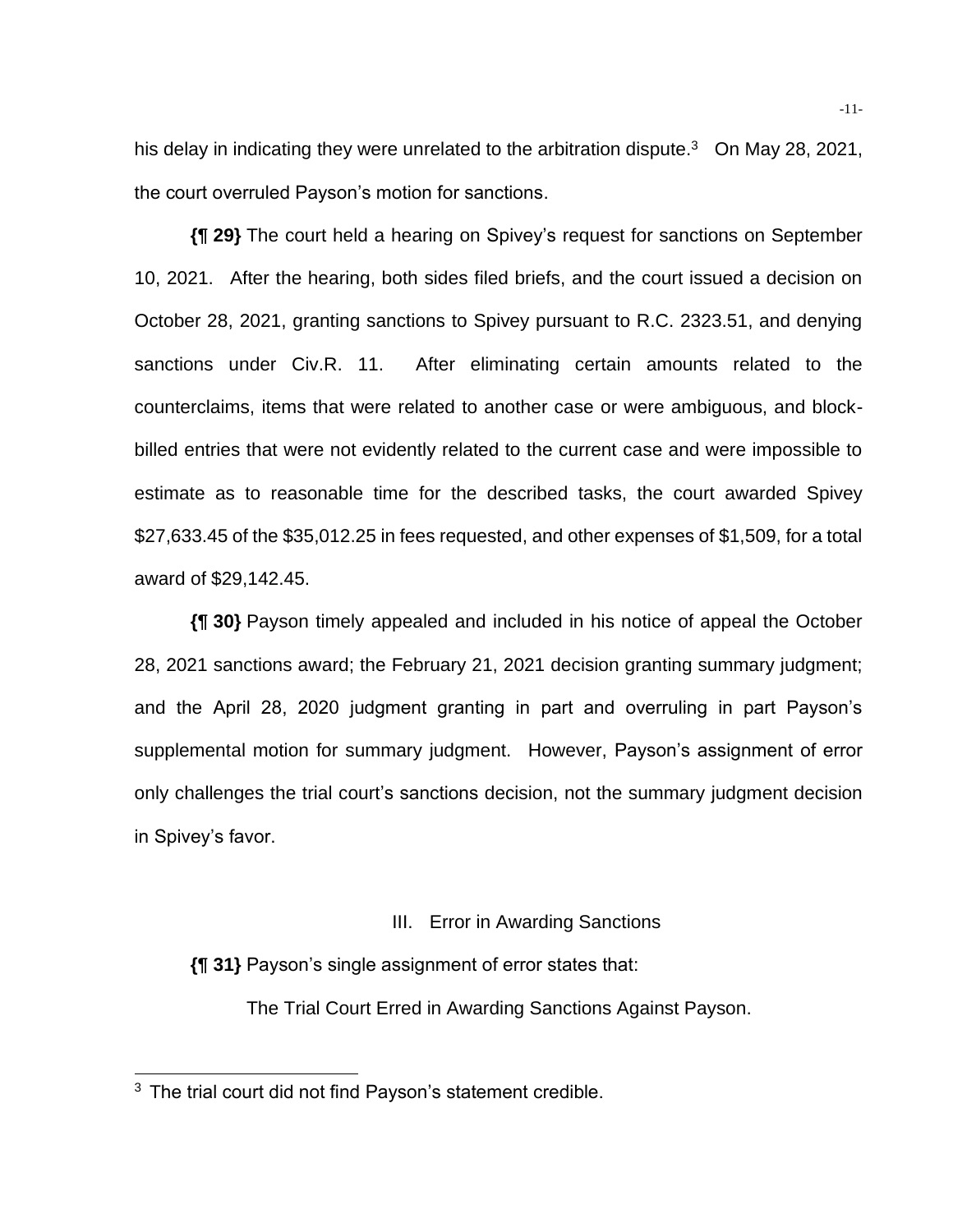**{¶ 32}** Payson first argues that the trial court erred in holding a hearing or in taking any action under R.C. 2323.51 because Spivey raised the issue in a counterclaim and failed to file a written motion seeking sanctions pursuant to R.C. 2323.51(B)(1). Spivey filed a pro se brief and did not specifically address this point. As a result, Payson argues that we should accept his statement of facts and issues and reverse the trial court's decision. As authority, Payson cites App.R. 18. However, App.R. 18(C) refers to consequences that may be imposed where an appellee fails to file a brief. Because Spivey did file a brief, such consequences are inappropriate.

**{¶ 33}** Furthermore, the rule lets appellate courts "accept the appellant's statement of the facts and issues as correct and reverse the judgment *if appellant's brief reasonably appears to sustain such action*." (Emphasis added.) Therefore, even in this situation, we are not required to find Payson's position meritorious, and we do not.

**{¶ 34}** R.C. 2323.51 allows courts to award sanctions for frivolous conduct. Here, the trial court awarded sanctions under R.C. 2323.51(A)(2)(i) and (ii). Oct. 28, 2021 Decision and Judgment Entry Granting Sanctions ("Oct. 28, 2021 Decision"), p. 10 and 13. Thus, as relevant to this case, frivolous conduct is defined as:

(a) Conduct of an inmate or other party to a civil action \* \* \* or of the inmate's or other party's counsel of record that satisfies any of the following:

(i) It obviously serves merely to harass or maliciously injure another party to the civil action or appeal or is for another improper purpose, including, but not limited to, causing unnecessary delay or a needless increase in the cost of litigation.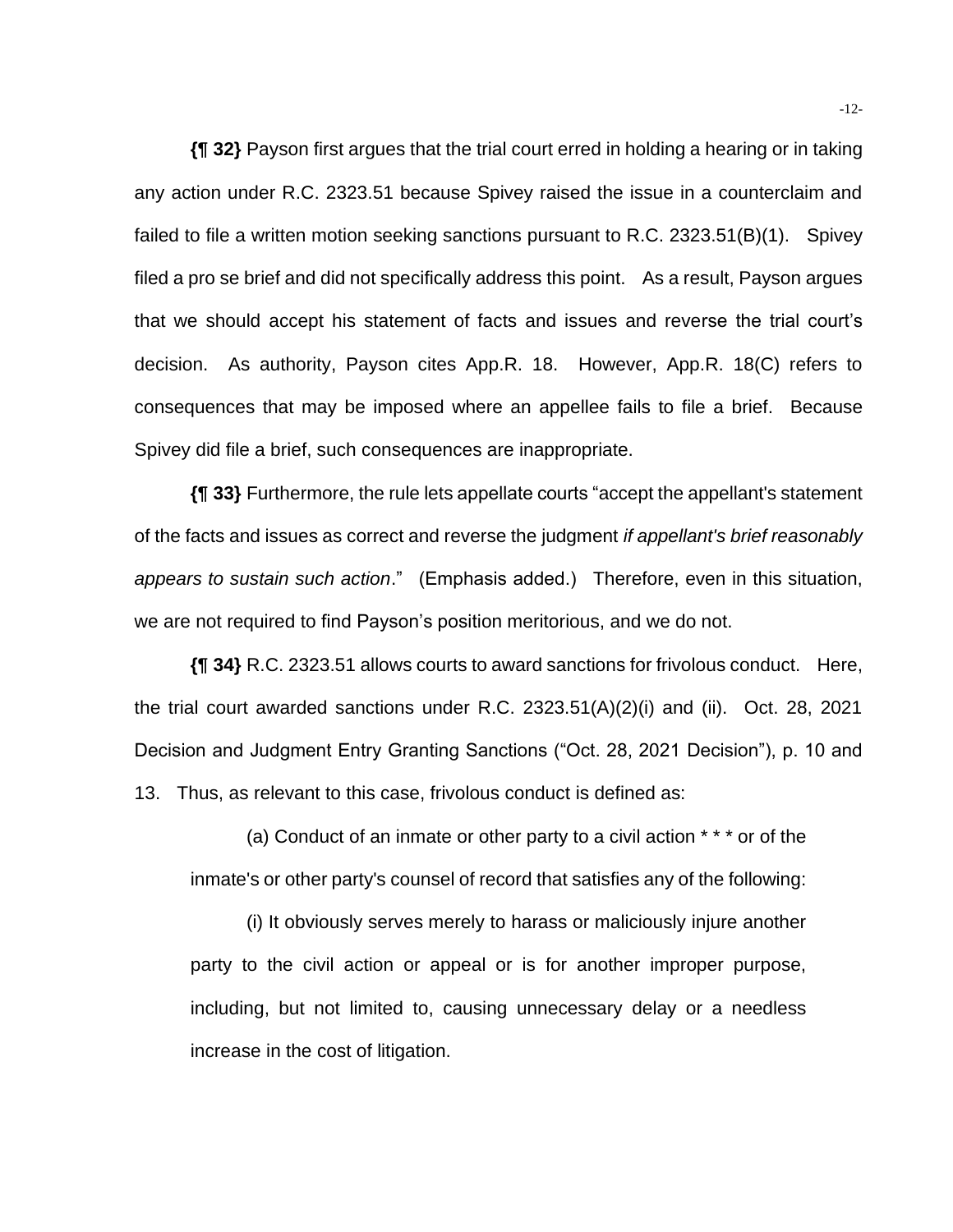(ii) It is not warranted under existing law, cannot be supported by a good faith argument for an extension, modification, or reversal of existing law, or cannot be supported by a good faith argument for the establishment of new law.

\* \* \*

#### R.C. 2323.51(A)(2)(i)-(ii).

**{¶ 35}** Lower court decisions on sanctions are reviewed for abuse of discretion. *State ex rel. Striker v. Cline*, 130 Ohio St.3d 214, 2011-Ohio-5350, 957 N.E.2d 19, ¶ 11. An abuse of discretion " 'implies that the court's attitude is unreasonable, arbitrary or unconscionable.' " *Blakemore v. Blakemore*, 5 Ohio St.3d 217, 219, 450 N.E.2d 1140 (1983), quoting *State v. Adams*, 62 Ohio St.2d 151, 157, 404 N.E.2d 144 (1980). "[M]ost instances of abuse of discretion will result in decisions that are simply unreasonable, rather than decisions that are unconscionable or arbitrary." *AAAA Ents., Inc. v. River Place Community Urban Redevelopment Corp.*, 50 Ohio St.3d 157, 161, 553 N.E.2d 597 (1990). "A decision is unreasonable if there is no sound reasoning process that would support that decision." *Id*.

**{¶ 36}** However, in situations involving questions of law, our review is de novo. *Horenstein, Nicholson & Blumenthal, L.P.A. v. Hilgeman*, 2d Dist. Montgomery No. 28581, 2021-Ohio-3049, ¶ 168, citing *Namenyi v. Tomasello*, 2d Dist. Greene No. 2013- CA-75, 2014-Ohio-4509, ¶ 19-20. Because the first issue Payson raises involves questions of law, we will review his contentions de novo.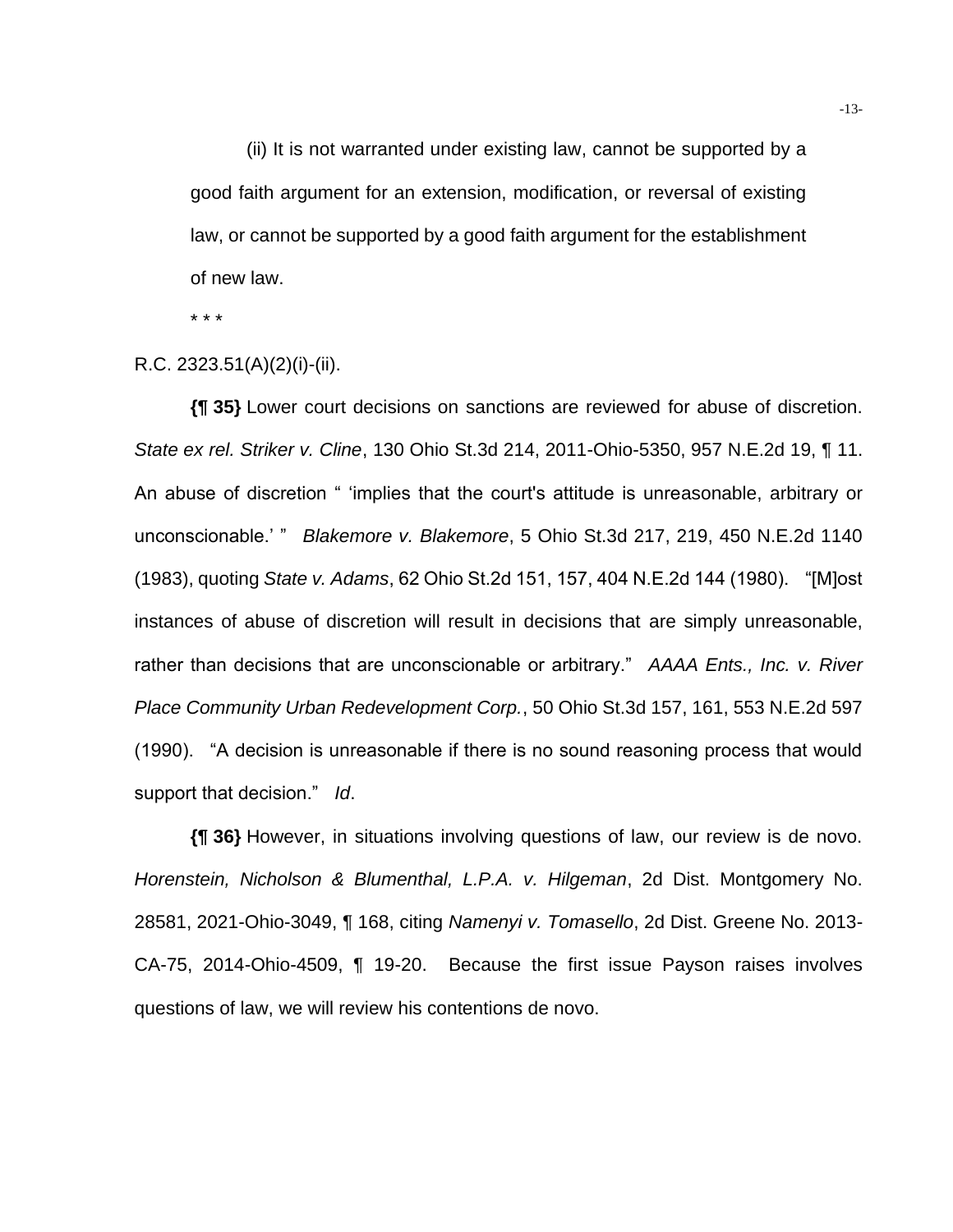## A. Procedure for Raising Sanctions

**{¶ 37}** Payson's first challenge to the trial court's decision is that Spivey should have raised her fee request in a written motion rather than in a counterclaim. In this regard, R.C. 2323.51(B)(1) provides, in relevant part, that "at any time not more than thirty days after the entry of final judgment in a civil action or appeal, any party adversely affected by frivolous conduct may file a motion for an award of court costs, reasonable attorney's fees, and other reasonable expenses incurred in connection with the civil action or appeal."

**{¶ 38}** The trial court initially overruled Payson's motion for summary judgment on the frivolous conduct counterclaims, noting that a split existed among Ohio courts concerning whether sanctions can be asserted in a counterclaim or must be asserted in a motion. April 22, 2020 Decision at p. 8-9. In its later entry granting summary judgment to Spivey, the court said that Spivey's counterclaims would be construed as a motion for sanctions. Feb. 10, 2021 Decision at p. 17-18. The court then treated them as such, held an evidentiary hearing, and awarded sanctions.

**{¶ 39}** "R.C. 2323.51, the 'frivolous conduct statute,' was enacted as part of Am.Sub.H.B. No. 327, which became effective October 20, 1987." *Sturm v. Sturm*, 63 Ohio St.3d 671, 672, 590 N.E.2d 1214 (1992). As originally enacted, R.C. 2323.51(B)(1) allowed courts to award reasonable attorney fees "at any time prior to the commencement of the trial in a civil action or within twenty-one days after the entry of judgment" to parties who had been "adversely affected by frivolous conduct." *See* 1987 H 327. Subsection (B)(2) further stated that trial courts may make an award "pursuant to division (B)(1) of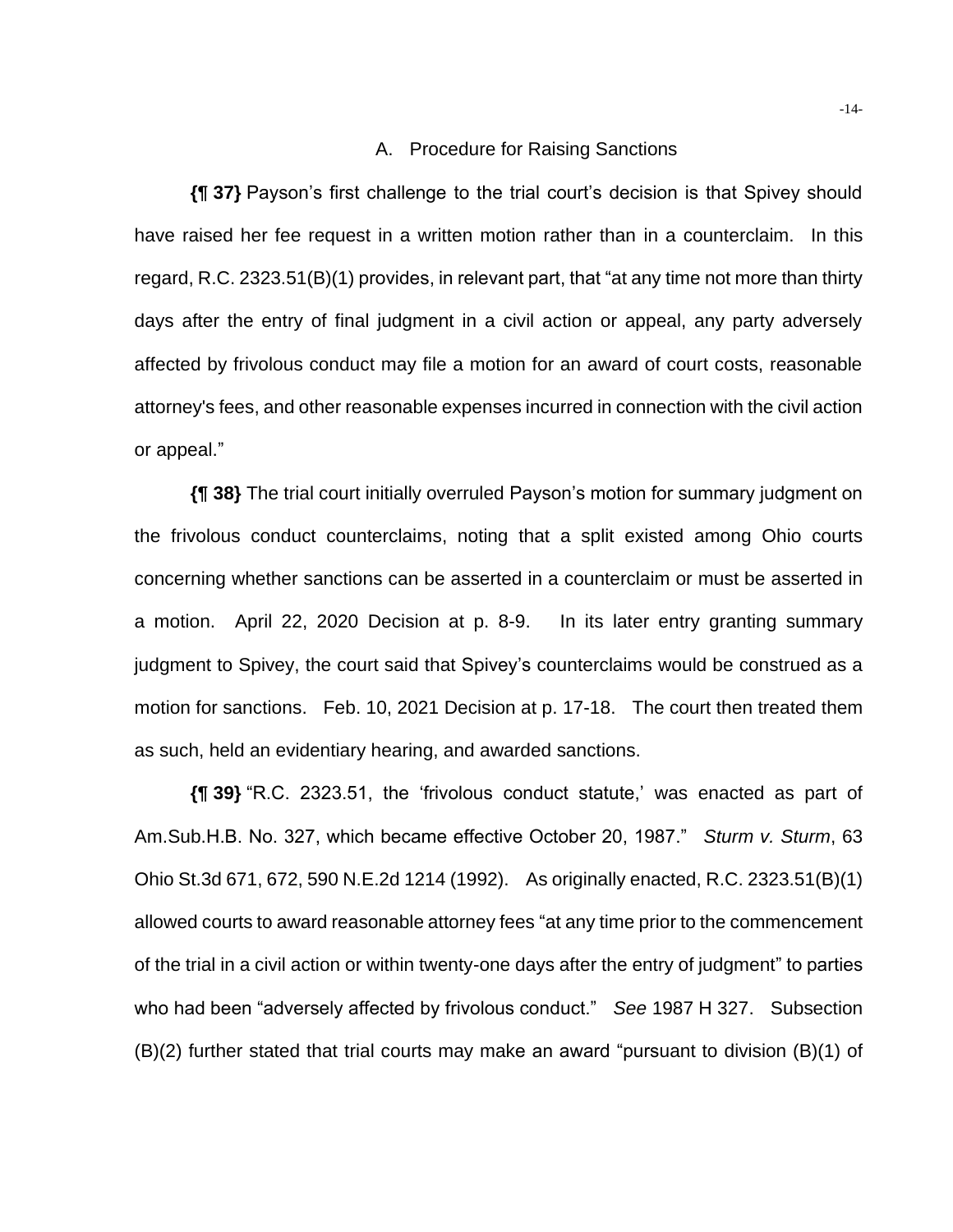this section upon the motion of a party to a civil action." *Id*.

**{¶ 40}** Despite the fact that the statute specified a "motion," courts allowed parties to assert frivolous conduct in counterclaims. For example, in *Jones v. Billingham*, 105 Ohio App.3d 8, 12, 663 N.E.2d 657 (2d Dist.1995), the trial court had rejected a party's attempt to file a sanctions request after she had previously dismissed a counterclaim for frivolous conduct. On appeal, we affirmed, finding that the trial court had properly construed the counterclaim as "a frivolous claim within the ambit of Civ.R. 11 and R.C. 2323.51." *Id*. at 8.

**{¶ 41}** In 1996, amendments to R.C. 2323.51 expanded the frivolous conduct statute to civil actions and appeals by inmates and broadened the costs that might be recovered. *See* H.B. 455, 1996 Ohio Laws 209. At that time, language was added to R.C. 2323.51(B) to reflect the fact that appeals were included. As a result, R.C. 2323.51(B)(1) and (2) stated after amendment that:

(B)(1) Subject to divisions (B)(2) and (3), (C), and (D) of this section, at any time prior to the commencement of the trial in a civil action or within twenty-one days after the entry of judgment in a civil action or at any time prior to the hearing in an appeal of the type described in division (A)(1)(b) of this section that is filed by an inmate or within twenty-one days after the entry of judgment in an appeal of that nature, the court may award court costs, reasonable attorney's fees, and other reasonable expenses incurred in connection with the civil action or appeal to any party to the civil action or appeal who was adversely affected by frivolous conduct. The award may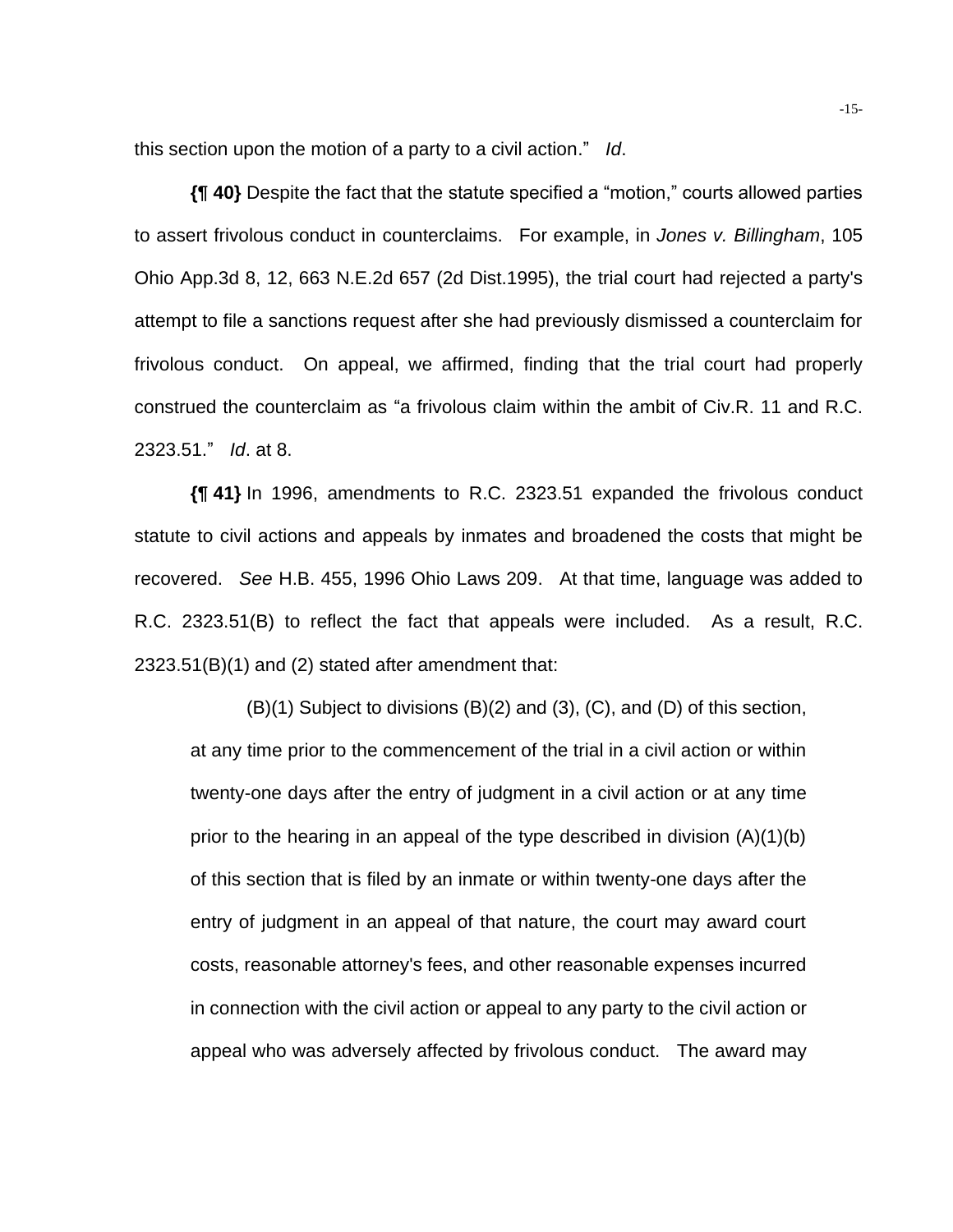be assessed as provided in division (B)(4) of this section.

(2) An award may be made pursuant to division (B)(1) of this section upon the motion of a party to a civil action or an appeal of the type described in that division \* \* \*.

H.B. 455, 1996 Ohio Laws 209.

**{¶ 42}** In 1996, R.C. 2323.51 was again amended. The pertinent subsections remained essentially the same, but R.C. 2323.51(B)(2) now read that "[a]n award may be made pursuant to division (B)(1) of this section upon the motion of a party to a civil action or an appeal of the type described in that division or on the court's own initiative." H.B. 350, 1996 Ohio Laws 244. Thus, a third way to impose sanctions was added – on the court's own initiative. However, the entirety of this bill, including the amendments to R.C. 2323.51, was struck down as unconstitutional in *State ex rel. Ohio Academy of Trial Lawyers v. Sheward*, 86 Ohio St.3d 451, 462 and fn. 6, 715 N.E.2d 1062 (1999). This did not impact the 1996 amendments made in H.B. 455.

**{¶ 43}** After the H.B. 455 amendments, other Ohio appellate districts agreed with the position taken in *Jones*. *See Buettner v. Bader*, 6th Dist. Lucas No. L-97-1106, 1998 WL 30539, \*2 (Jan. 9, 1998); *Texler v. Papesch*, 9th Dist. Summit No. 18977, 1998 WL 597870, \*2-3 (Sept. 2, 1998); *Burrell v. Kassicieh*, 128 Ohio App.3d 226, 229, 714 N.E.2d 442 (3d Dist.1998*);* and *Luchansky v. Jagnow*, 7th Dist. Mahoning No. 97 CA 191, 1998 WL 635871, \*4-5 (Sept. 11, 1998) (affirming award of attorney fees, where appellees included R.C. 2323.51 claim as a counterclaim).

**{¶ 44}** These decisions were based on various factors, including that sanctions are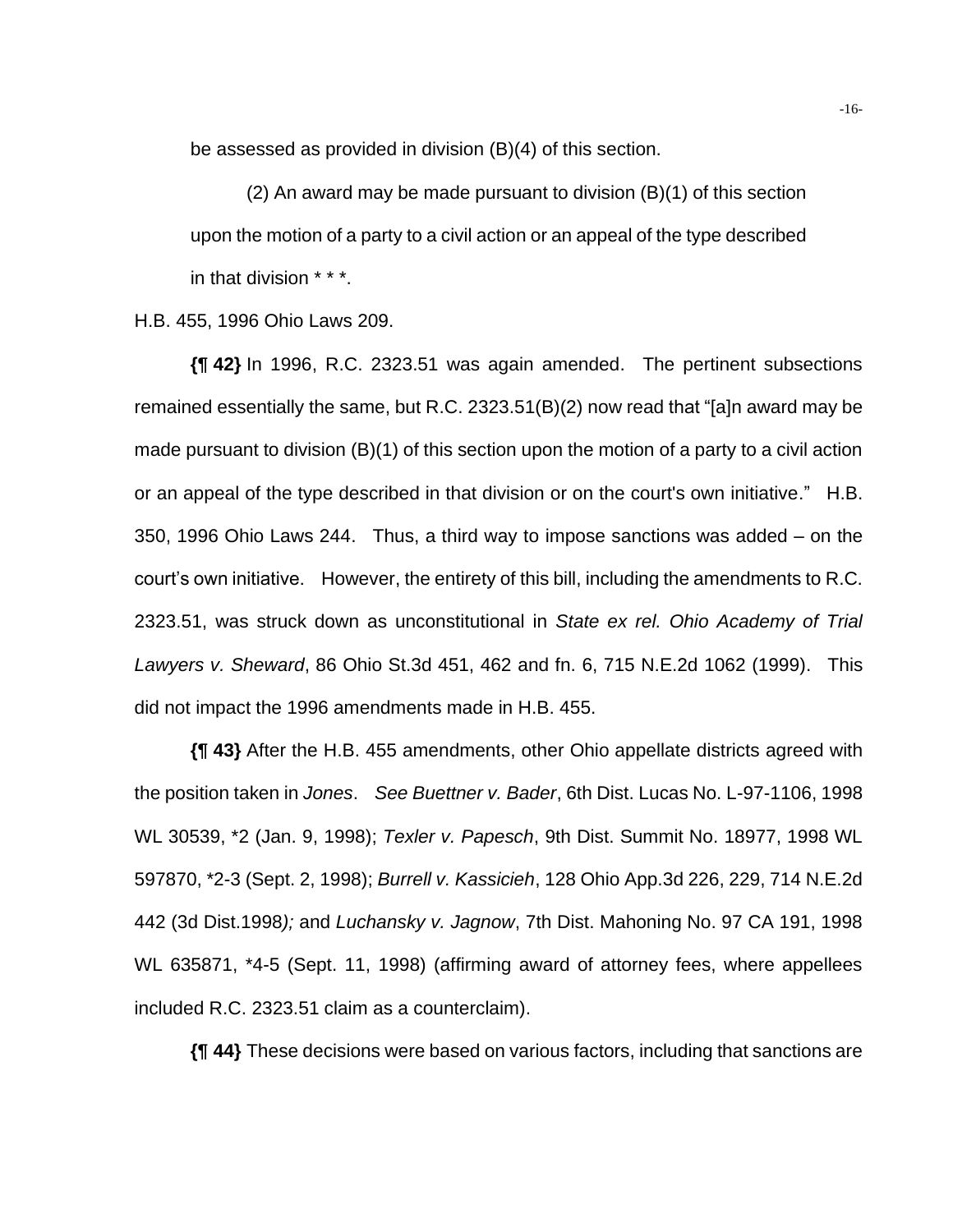collateral matters over which a trial court retains jurisdiction even after a party has dismissed the allegedly offending claims. A further factor was the broadness of Civ.R 13(B), which allows a pleading to "state as a counterclaim any claim against an opposing party not arising out of the transaction or occurrence that is the subject matter of the opposing party's claim." *Texler* at \*2-3 (also relying on the prior authority in *Jones*, *Buettner*, and *Burrell*). Another reason underlying retention of limited jurisdiction to consider such claims was that otherwise, litigants could evade consequences for frivolous litigation by voluntarily dismissing their claims. *Burrell* at 229-230.

**{¶ 45}** In 2001, R.C. 2323.51 was again amended with the legislative purpose being: "1) to repeal the Tort Reform Act, Am. Sub. H.B. 350 of the 121st General Assembly, \* \* \* in conformity with the Supreme Court of Ohio's decision in *State, ex rel. Ohio Academy of Trial Lawyers, v. Sheward* (1999), 86 Ohio St.3d 451; (2) to clarify the status of the law; and (3) to revive the law as it existed prior to the Tort Reform Act." S.B. 108, 2001 Ohio Laws 26. As part of these amendments, R.C. 2323.51 was "revived," and the content in R.C. 2323.51(B)(1) still allowed for courts to award fees for frivolous conduct at any time before judgment or within 21 days after judgment. *Id*. However, R.C. 2323.51(B)(2) was returned to the wording before H.B. 350, i.e., the language pertaining to awarding fees "on the court's own initiative" was omitted. *Id*.

**{¶ 46}** The final amendment of R.C. 2323.51 occurred in 2004, as part of an act intended, among other things, "to modify the provisions on frivolous conduct in filing civil actions." Am.Sub.S.B. 80, 2004 Ohio Laws 144. Under the amendments, the definition of "conduct" was broadened to encompass not only the filing of a civil action or assertion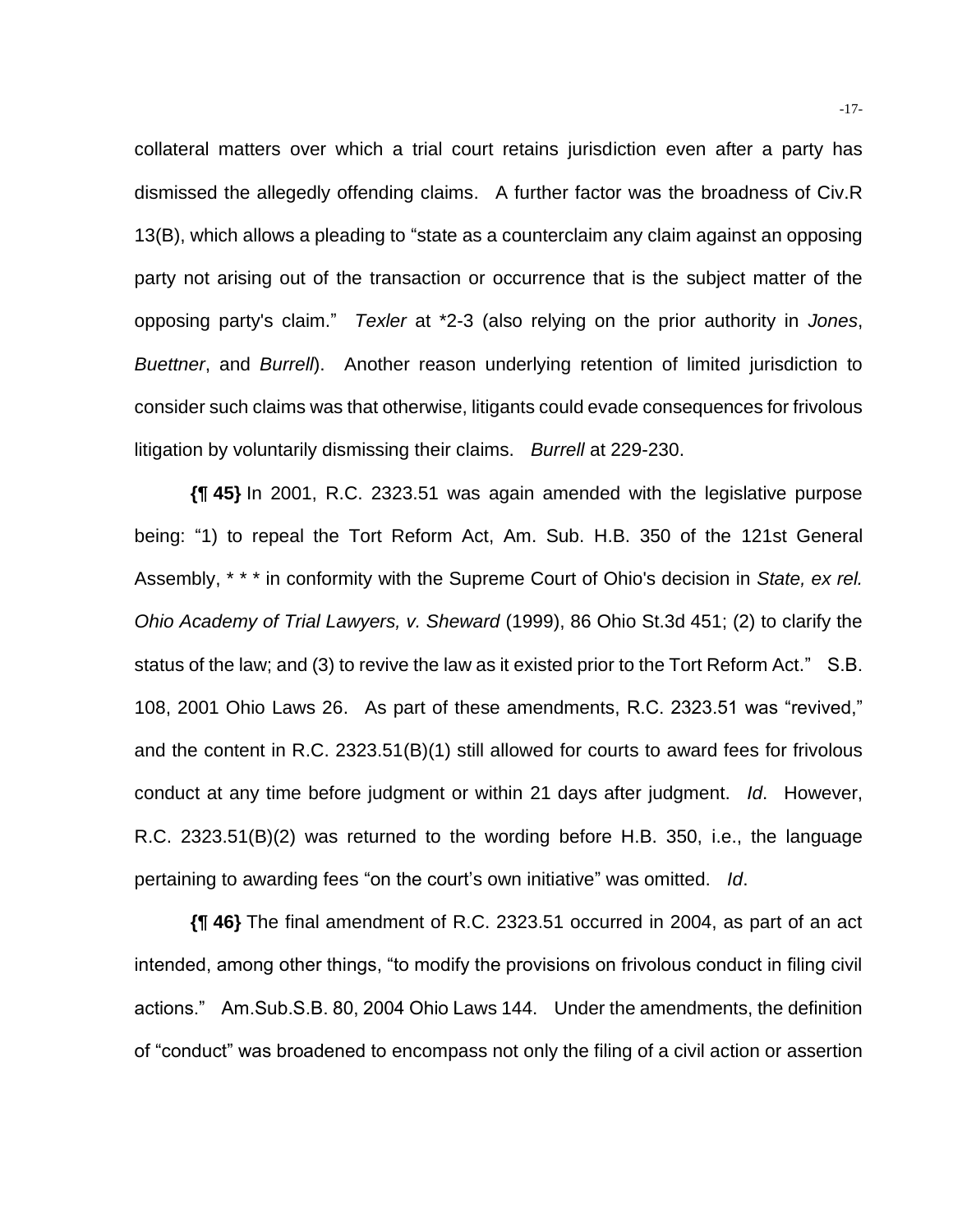of a claim in a civil action, but also "the filing of a pleading, motion, or other paper in a civil action, including, but not limited to, a motion or paper filed for discovery purposes." *Id.*, amending R.C. 2323.51(A)(1)(a). In addition, R.C. 2323.51(B)(1) and (2) were amended to their current form, which states as follows:

(B)(1) Subject to divisions (B)(2) and (3), (C), and (D) of this section and except as otherwise provided in division (E)(2)(b) of section 101.15 or division (I)(2)(b) of section 121.22 of the Revised Code, at any time not more than thirty days after the entry of final judgment in a civil action or appeal, any party adversely affected by frivolous conduct may file a motion for an award of court costs, reasonable attorney's fees, and other reasonable expenses incurred in connection with the civil action or appeal. The court may assess and make an award to any party to the civil action or appeal who was adversely affected by frivolous conduct, as provided in division (B)(4) of this section.

(2) An award may be made pursuant to division (B)(1) of this section upon the motion of a party to a civil action or an appeal of the type described in that division or on the court's own initiative \* \* \*.

Am.Sub.S.B. 80, 2004 Ohio Laws 144.

**{¶ 47}** Thus, previously, the statute allowed a motion to be brought any time prior to commencement of trial or within 21 days after judgment. After amendment, the motion could be brought "at any time *not more than* thirty days after the entry of final judgment in a civil action or appeal." (Emphasis added.) Based on this wording, an outer limit for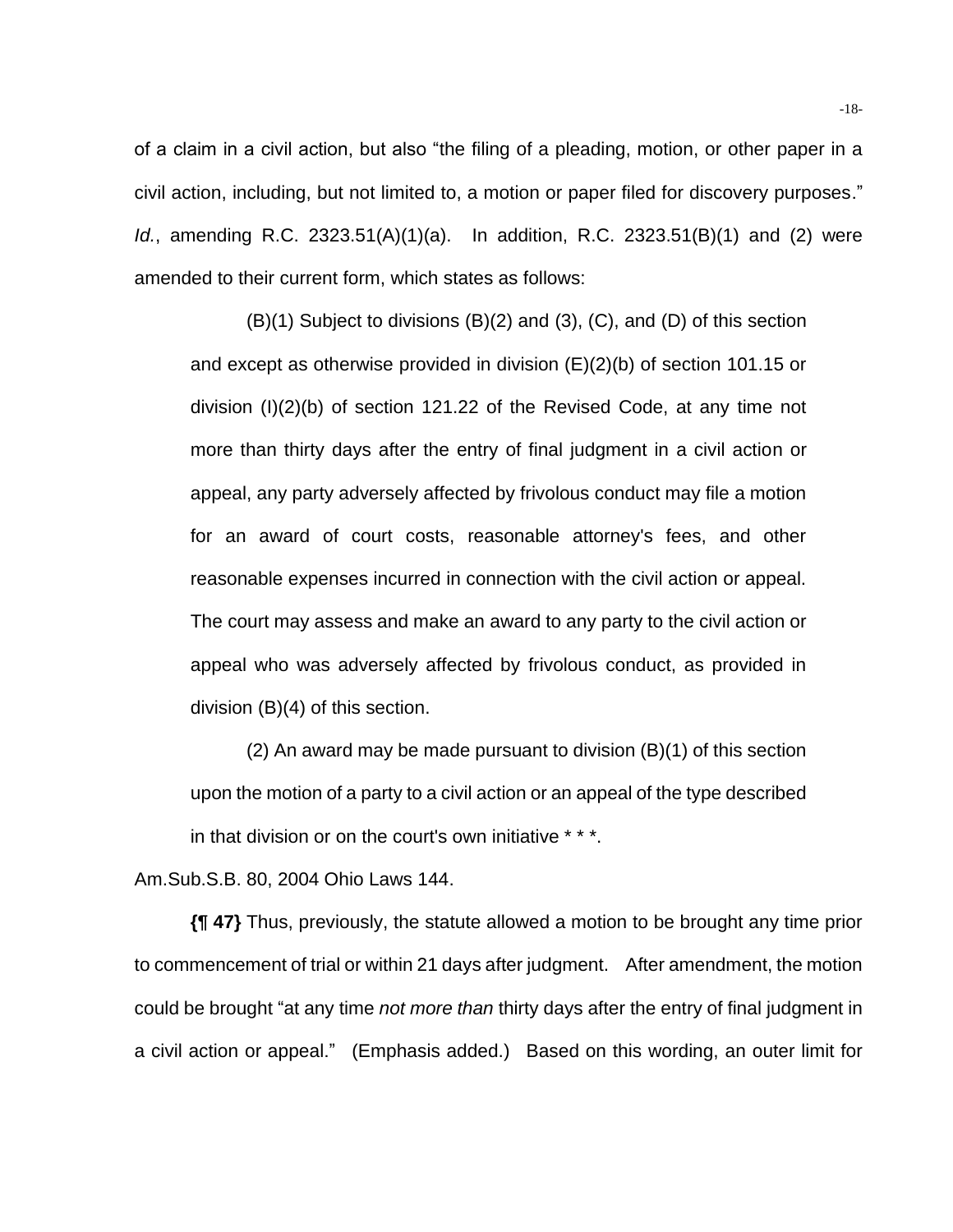filing was provided, but no limit was imposed on when the motion initially could be brought.

**{¶ 48}** In addition, a third avenue was again added to the two existing means of initiating an award ["upon motion in a civil action" or "on appeal of the type described in R.C. 2323.51(B)(1)"]. The third avenue was based "on the court's own initiative." This is consistent with the inherent power of courts " ' "to do all things necessary to the administration of justice and to protect their own powers and processes." ' " *Heard v. Meijer, Inc*., 113 Ohio App.3d 224, 225, 680 N.E.2d 719 (2d Dist.1996), quoting *Ceol v. Zion Industries, Inc.*, 81 Ohio App.3d 286, 289, 610 N.E.2d 1076 (9th Dist.1992).

**{¶ 49}** After the 2004 amendments, Ohio appellate districts continued to find that frivolous conduct requests could be brought through counterclaims. *See Charlie Asmus Family Farm, Inc. v. Haskins*, 6th Dist. Wood No. WD-08-050, 2009-Ohio-5180, ¶ 20-29, citing *Jones,* 105 Ohio App.3d 8, 663 N.E.2d 657, and *Buettner*, 6th Dist. Lucas No. L-97-1106, 1998 WL 30539; *McKibben v. U.S. Restoration & Remodeling, Inc.*, 10th Dist. Franklin No. 14AP-737, 2015-Ohio-1241, ¶ 19 (noting that "[w]hile defendants' counsel posited at oral argument that their counterclaims for sanctions and frivolous conduct were void ab initio because R.C. 2323.51 requires that such claims be brought by motion, we find authority to support that such claims may be brought by pleading without penalty"); *Craine v. ABM Servs., Inc.*, 11th Dist. Portage No. 2011-P-0028, 2011-Ohio-5710, ¶ 10; *State ex rel. Kostoff v. Beck Energy Corp*., 2019-Ohio-1221, 134 N.E.3d 775, ¶ 6 (9th Dist.) (agreeing with its prior decision in *Texler*, 9th Dist. Summit No. 18977, 1998 WL 597870); *Scheel v. Rock Ohio Caesars Cleveland, L.L.C.*, 8th Dist. Cuyahoga No. 105037, 2017-Ohio-7174, ¶ 16; *Rose v. Cochran*, 4th Dist. Ross No. 14CA3445, 2014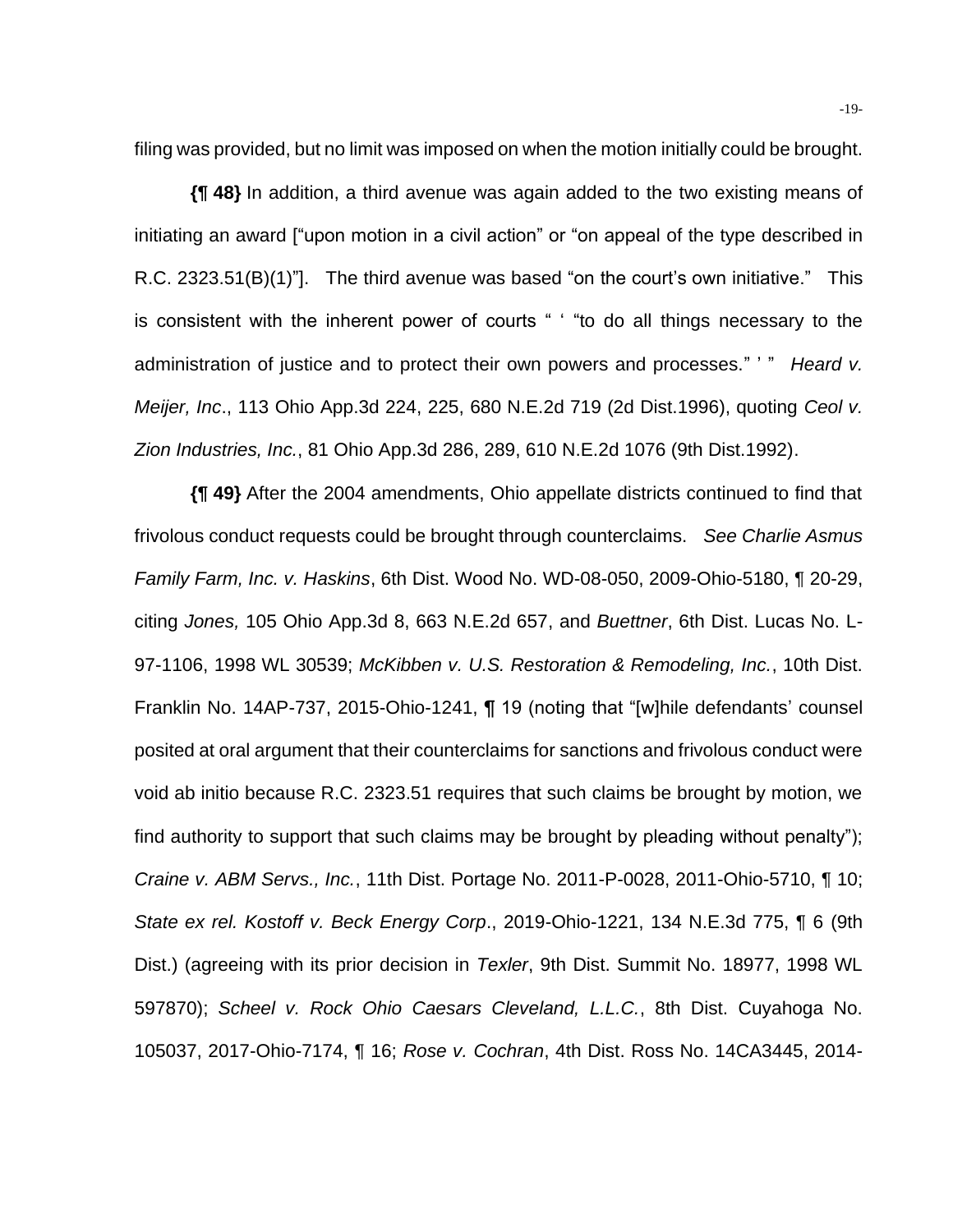Ohio-4979, ¶ 34 (assuming without deciding that a request for sanctions in a summary judgment motion is sufficient to raise a claim for frivolous conduct); *Schaft v. Costick*, 5th Dist. Knox No. 2005-CA-02, 2005-Ohio-6700, ¶ 22 (assertion of frivolous conduct may be a compulsory counterclaim if the complaint itself is frivolous). 4

**{¶ 50}** In *City of Cincinnati v. Triton Servs., Inc.*, 2019-Ohio-3108, 140 N.E.3d 1249

(1st Dist.), the First District Court of Appeals noted that:

A split of authority exists as to the proper procedure to raise a claim of frivolous conduct. Some courts have held that a request for sanctions under R.C. 2323.51 must be made by motion after the trial and some have held that it may be made by counterclaim as well as by motion. *See Scheel v. Rock Ohio Caesars Cleveland, LLC*, 8th Dist. Cuyahoga No. 105037, 2017-Ohio-7174, ¶ 16; *Craine v. ABM Serv., Inc.*, 11th Dist. Portage No. 2011-P-0028, 2011-Ohio-5710, ¶ 10; *Shaver v. Wolske & Blue*, 138 Ohio

<sup>4</sup> The Tenth District has taken some seemingly inconsistent positions. *Compare Shaver v. Wolske & Blue*, 138 Ohio App.3d 653, 673, 742 N.E.2d 164 (10th Dist.2000) (trial court properly dismissed counterclaim because R.C. 2323.51 does not create independent cause of action and request for sanctions was premature), with *Bahgat v. Kissling*, 10th Dist. Franklin No. 17AP-641, 2018-Ohio-2317, ¶ 34 (noting the *Shaver* decision, but also concluding that in light of *McKibben*, 10th Dist. Franklin No. 14AP-737, 2015-Ohio-1241, there was no "obvious error of law warranting plain error review on appeal or an error of law or other defect on the face of the magistrate's decision which could arguably support reversal"). *See also Odita v. Phillips*, 10th Dist. Franklin No. 09AP-1172, 2010-Ohio-4321, ¶ 59 (noting that "Ohio courts have recognized that a claim for frivolous conduct under R.C. 2323.51 may be made by way of a counterclaim, rather than strictly by way of a motion"). Likewise, the Ninth District has been inconsistent, stating that R.C. 2323.51 does not create a separate cause of action. *Wochna v. Mancino*, 9th Dist. Medina No. 07CA0059-M, 2008-Ohio-996, ¶ 30. *Compare Kostoff,* 2019-Ohio-1221, 134 N.E.3d 775, at ¶ 6 (a counterclaim is an accepted method for asserting an attorney fee claim). However, in both *Shaver* and *Wochna,* the appellate courts also had reversed the trial court's judgment, meaning that imposition of sanctions could still be asserted on remand.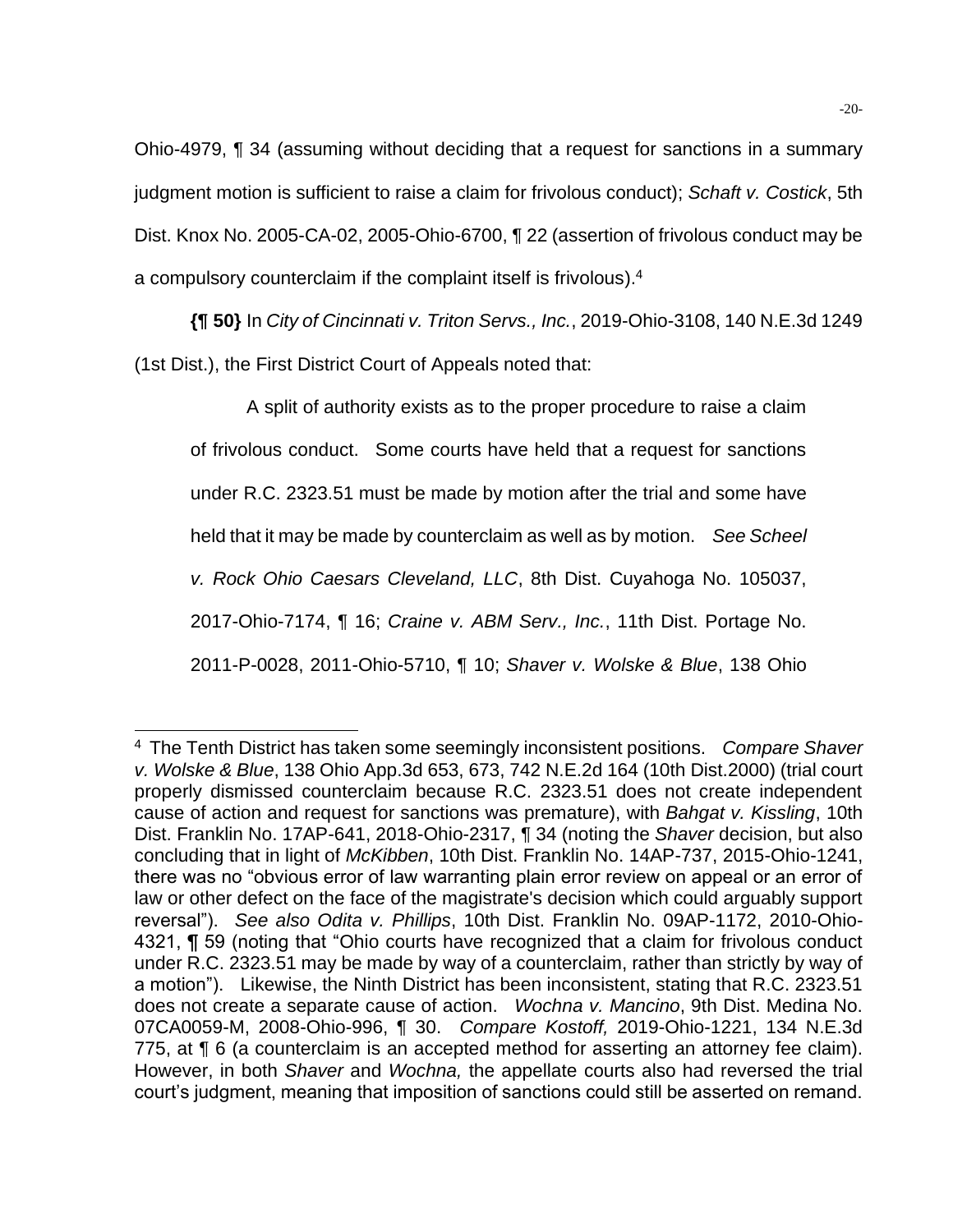App.3d 653, 673, 742 N.E.2d 164 (10th Dist.2000). *Id.* at ¶ 82.

**{¶ 51}** In *Triton*, the defendant had raised a claim for frivolous conduct in a counterclaim. The trial court granted summary judgment on the issue because the request was premature, but said the defendant could raise the issue after trial. However, the defendant failed to do so, and then raised the issue on appeal. The First District declined to resolve the issue at that point, because the case was being reversed and remanded for a new trial. *Id*. at ¶ 79-85.

**{¶ 52}** Subsequently, the First District Court of Appeals addressed the issue in *Vogel v. Albi*, 1st Dist. Hamilton No. C-190746, 2020-Ohio-5242. At that point, the court held that the statute was unambiguous and that "a motion for fees and costs under R.C. 2323.51(B)(1) based on another party's frivolous conduct must be raised by motion." *Id*. at ¶ 53. No appeal appears to have been taken from this decision, and the court did not certify a conflict with other Ohio decisions.

**{¶ 53}** *Vogel* did not consider the legislative background of R.C. 2323.51; it simply stated that the statute was unambiguous and that "[i]f the General Assembly had intended for such an issue to be raised in a counterclaim, it could have so provided." *Vogel* at ¶ 53. This ignores the fact that while R.C. 2323.51(B)(2) called for a "motion" beginning with its enactment in 1987, Ohio courts have characterized the statute since at least 1995 as allowing for sanction requests to be asserted in counterclaims. Despite this fact, the legislature never changed the pertinent language during later amendments.

**{¶ 54}** "It is presumed that the General Assembly is fully aware of any prior judicial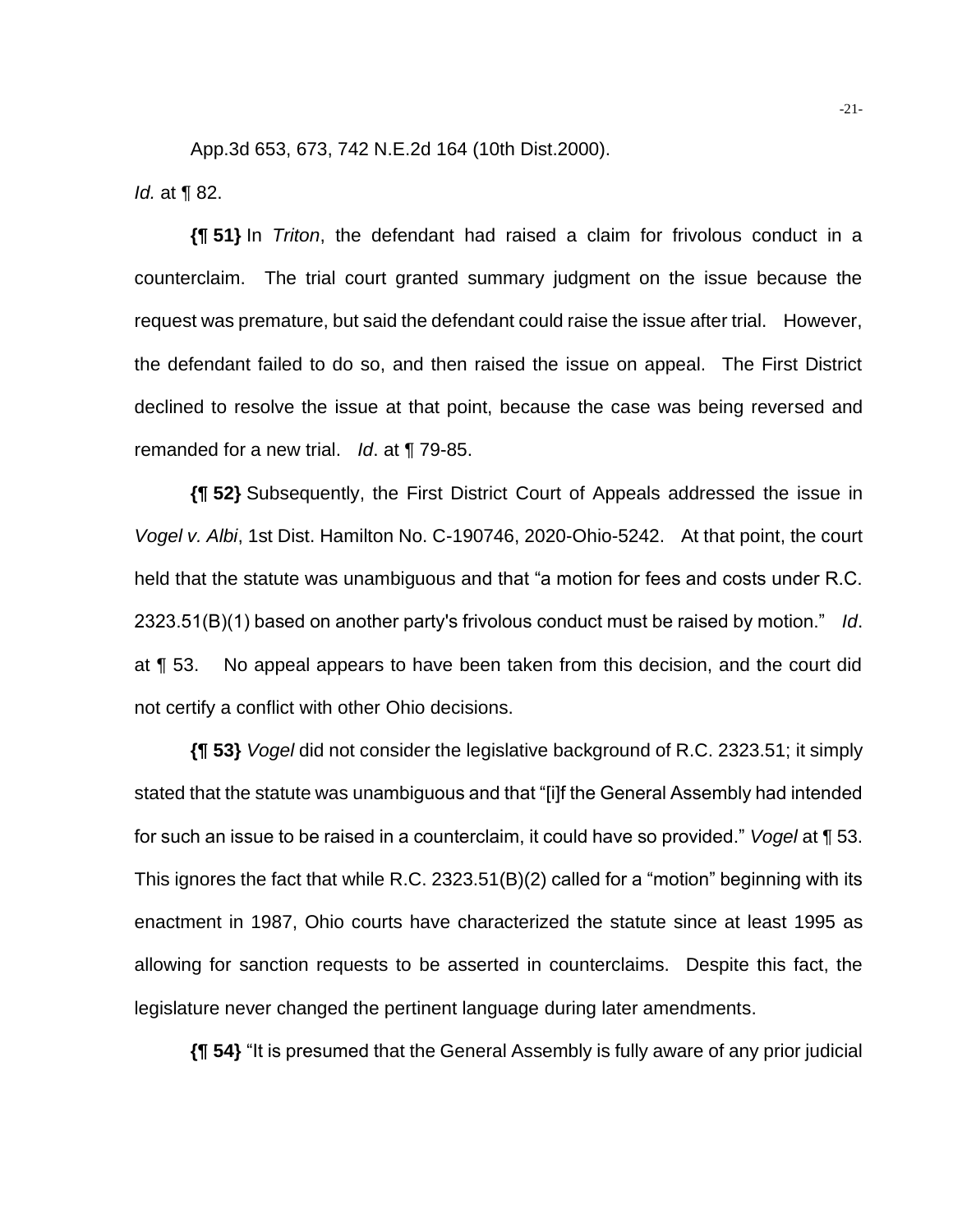interpretation of an existing statute when enacting an amendment." *Clark v. Scarpelli*, 91 Ohio St.3d 271, 278, 744 N.E.2d 719 (2001), citing *State ex rel. Cty. Bd. of Ed. of Huron Cty. v. Howard*, 167 Ohio St. 93, 96, 146 N.E.2d 604 (1957). Because the legislature has never altered the reference to "motions" in R.C. 2323.51(B)(2), a very plausible argument can be made that the General Assembly chose to continue the accepted practice of using counterclaims as well as motions to assert frivolous conduct claims. In fact, the legislature even broadened the statute in 2004 to let courts award fees on their own initiative. In that situation, a motion or request would also not be involved.

**{¶ 55}** For purposes of deciding this case, however, we need not rely on the ability to pursue sanctions through a counterclaim. As noted, the trial court permitted the counterclaim to be converted into a motion. This was the approach followed in *Craine*, 11th Dist. Portage No. 2011-P-0028, 2011-Ohio-5710, and we think it was appropriate.

**{¶ 56}** In *Craine*, a defendant (ABM) appealed the trial court's conversion of its R.C. 2323.51 counterclaim into a motion for frivolous conduct. *Id*. at ¶ 1. The court had dismissed the counterclaim, but also said it would deem the counterclaim to be a motion and would set it for an evidentiary hearing at the proper time. In addition, the court included a Civ.R. 54(B) certification, allowing ABM to immediately appeal. *Id*. at ¶ 5.

**{¶ 57}** Although the Eleventh District Court of Appeals dismissed the appeal for lack of a final appealable order, it agreed with the trial court's procedure and made several observations that are pertinent. First, the court noted that while R.C. 2323.51 uses express language providing for attorney fee requests to be brought by motion, several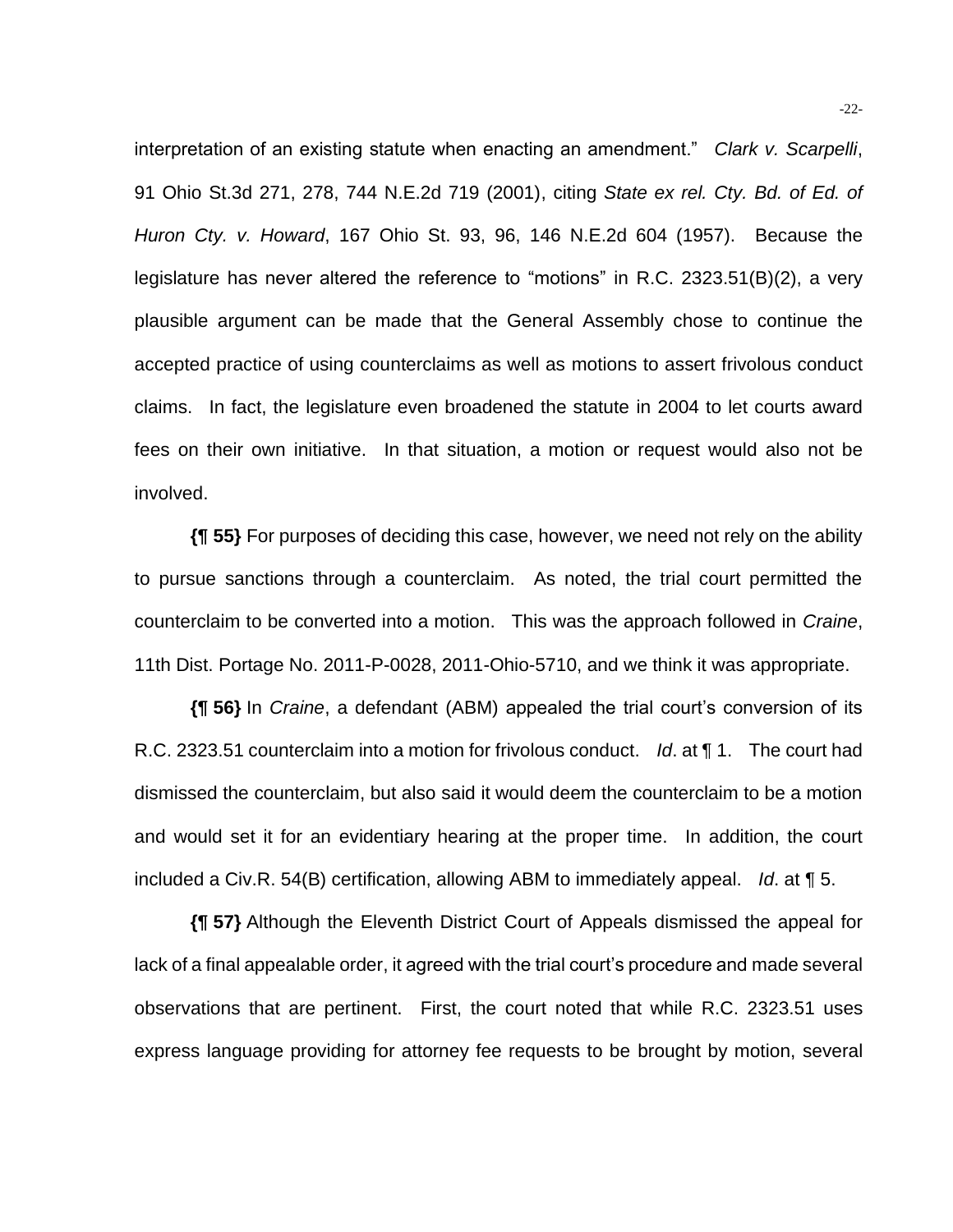Ohio appellate districts had allowed these claims to be asserted in counterclaims. *Id*. at ¶ 10 (citing decisions from the Second, Third, Sixth, Eighth, and Ninth Appellate Districts). The court then said:

Here, the trial court did not dismiss ABM's counterclaim outright; it simply changed the procedural device by which the issue would be raised from a counterclaim to a motion to conform to the express language of R.C. 2323.51(B)(2). Thus, ABM was not denied its right to request attorney fees for alleged frivolous conduct under R.C. 2323.51. While ABM may have been entitled to raise the issue by way of a counterclaim, it cannot be disputed that R.C. 2323.51(B)(2) expressly states that "[a]n award may be made \* \* \* upon the *motion* of a party." (Emphasis added.) Thus, we perceive no error in the court's conversion of ABM's counterclaim into a motion.

*Id.* at ¶ 11.

**{¶ 58}** Furthermore, the court went on to stress that even if error occurred in converting the counterclaim, ABM's argument "would still lack merit because it has failed to demonstrate it was prejudiced by the court's ruling." *Id*. In this context, the court noted, "R.C. 2309.59 provides that '[i]f the reviewing court determines \* \* \* that \* \* \* substantial justice has been done to the party complaining \* \* \*, all alleged errors or defects occurring [below] shall be deemed not prejudicial to the party complaining and shall be disregarded \* \* \*.' " *Id*. at ¶ 13. Consistent with these remarks, the court emphasized that ABM "failed to demonstrate or even allege prejudice as a result of the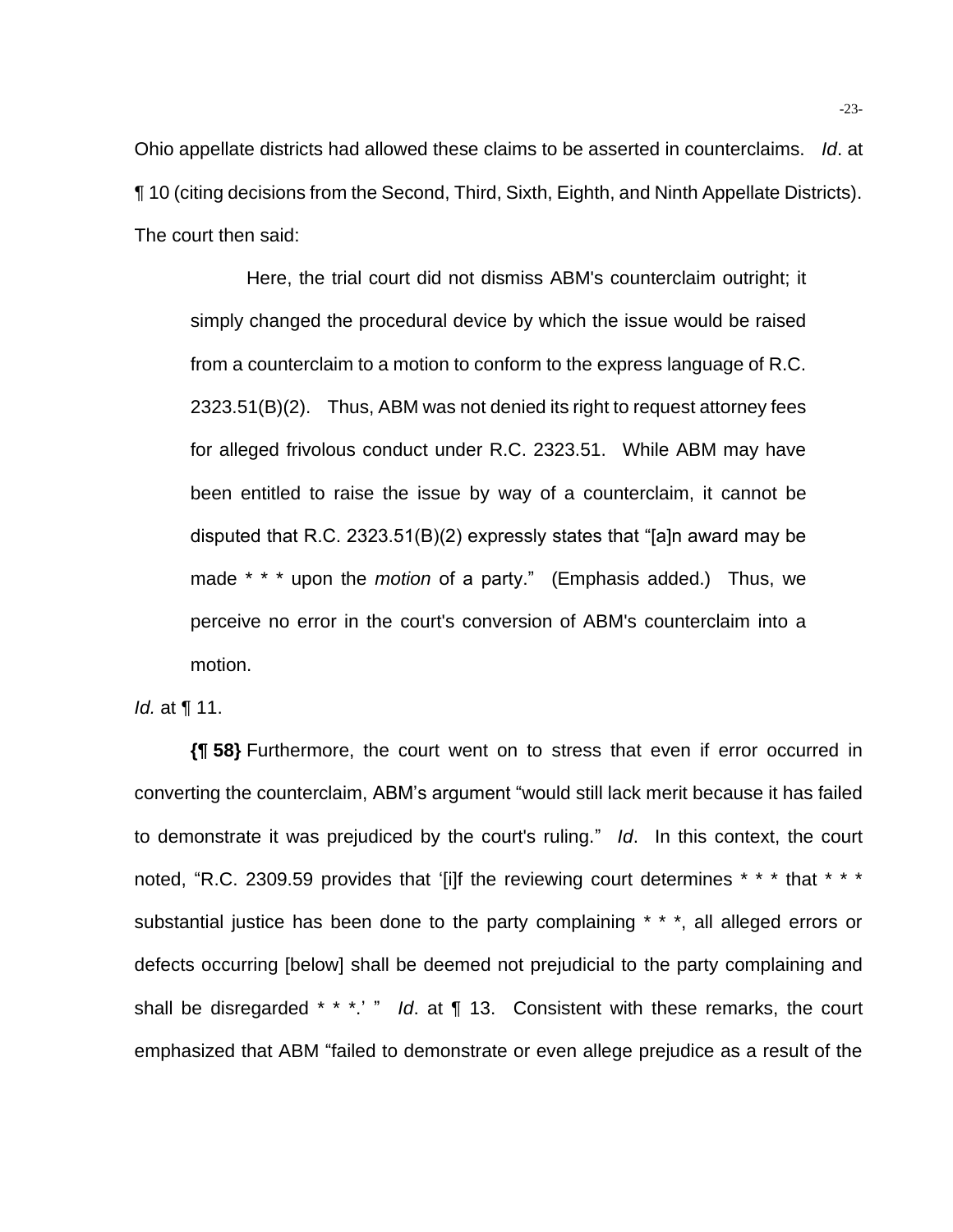trial court's ruling." *Id*.

**{¶ 59}** The same observations apply here. Payson has not demonstrated or even suggested how he was prejudiced by the trial court's ruling. Payson was aware of the potential claim for sanctions since the very beginning of the litigation. The case then continued in the same vein for more than two years. In December 2019, the trial court had also specifically made its position clear when it overruled Payson's motion to dismiss the counterclaims.

**{¶ 60}** Furthermore, after the court stated in February 2021 that it would convert the counterclaims into a motion, it gave Payson ample notice of the hearing and an opportunity to present evidence, as required under R.C.  $2323.51(B)(2)(a)-(c)$ , which outlines notice procedures and an opportunity to be heard at a hearing. In fact, several months elapsed between the counterclaim conversion and the evidentiary hearing. Finally, both Payson and his own attorney fee expert testified at the hearing. Given these facts, we find no possible prejudice.

**{¶ 61}** As a final point in this context, we note that Payson has also relied on *Bloom v. Bloom*, 11th Dist. Trumbull No. 2019-T-0078, 2020-Ohio-4107. *See* Appellant's Brief, p. 8, and Appellant's Reply Brief, p. 3. In *Bloom*, the court of appeals found that a frivolous conduct claim was not before the trial court because it was not made in a proper written motion. *Id*. at ¶ 92. Specifically, the party opposing a Civ.R. 60(A) motion for relief from judgment simply inserted a sentence on the last page of a post-hearing brief. At that point, the party only stated that fees should be awarded because the Civ.R. 60(A) motion was frivolous. The party bringing the motion for relief did not respond in his brief,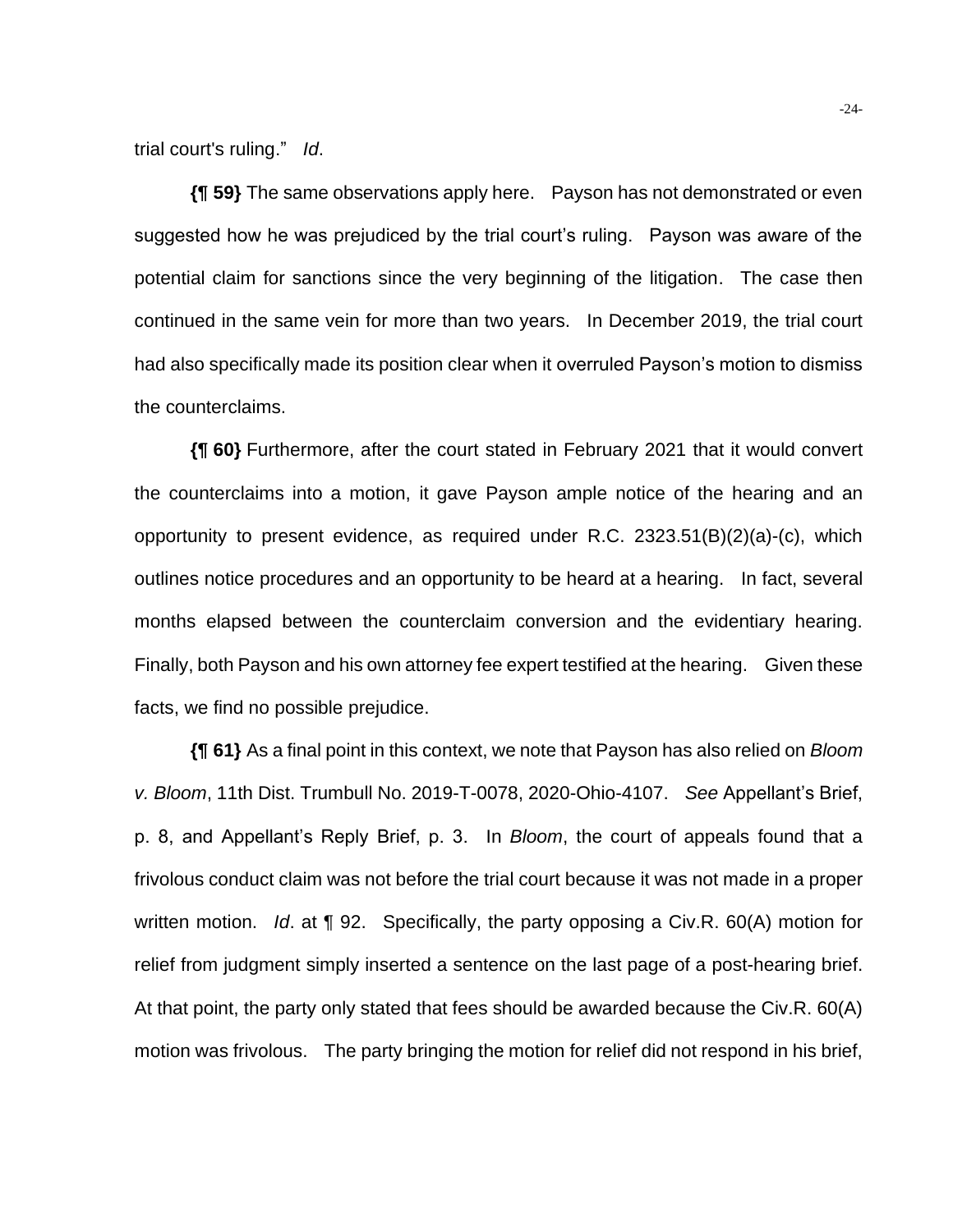and the trial court did not mention this issue in its entry denying the Civ.R. 60(A) motion. *Id*. at ¶ 89-91.

**{¶ 62}** The facts in *Bloom* are significantly different, as it did not involve either a written motion or a written counterclaim. Here, Spivey's attorney fee claims were asserted in a written counterclaim and were converted to a motion. More importantly, Payson has failed to demonstrate how he was prejudiced. Accordingly, we reject Payson's challenges to the procedure the trial court used (mislabeled in his brief as issues  $"7, 8, 9,$  and 10").<sup>5</sup>

#### B. Alleged Error in Sanctions Award

**{¶ 63}** The final two issues that Payson raises (labeled as "11" and "12" in his initial brief) involve the trial court's alleged error in finding that Payson had violated R.C. 2323.51 and in awarding an excessive amount. We will consider these issues together.

**{¶ 64}** According to Payson, the trial court improperly held a sanctions hearing without making a threshold determination of whether any conduct was frivolous. However, Payson fails to cite any authority for this claim.

**{¶ 65}** Courts do not need to make threshold findings before holding sanctions hearings. Instead, R.C. 2323.51(B)(2) only requires courts to take certain actions before awarding sanctions. These include: (1) setting "a date for a hearing to be conducted in accordance with division  $(B)(2)(c)$  \* \* \* to determine whether particular conduct was

<sup>5</sup> We say "mislabeled" because Payson's initial brief does not contain issues "1" through "6." Instead, the issues are labeled "7" through "12." The reply brief refers to the same issues as "a" though "f" rather than as numbers. *Compare* Appellant's Brief at p. 6 with Appellant's Reply Brief at p. 3.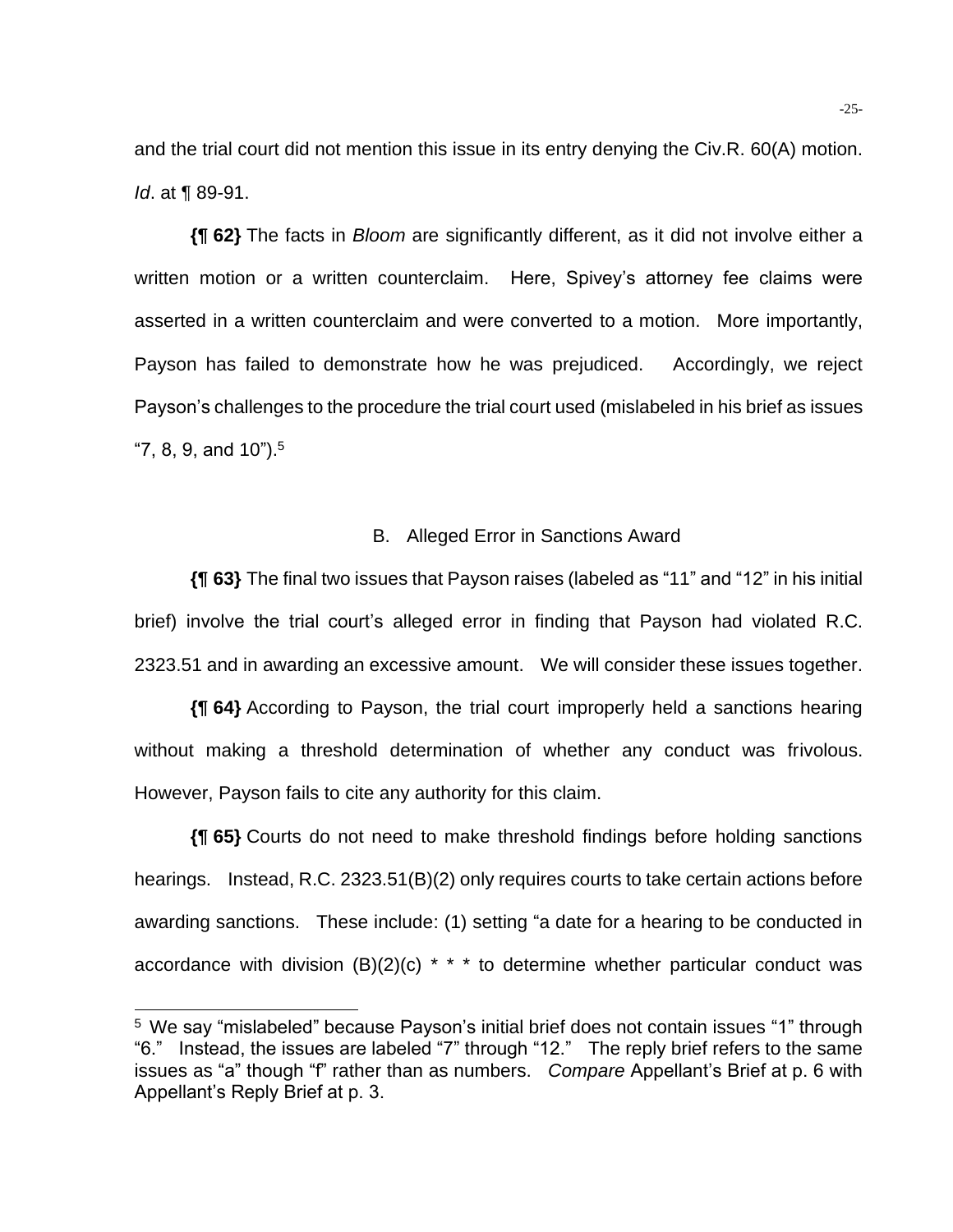frivolous, to determine, if the conduct was frivolous, whether any party was adversely affected by it, and to determine, if an award is to be made, the amount of that award"; (2) giving notice of the hearing to each party or counsel who allegedly engaged in frivolous conduct; and (3) conducting the hearing and allowing parties and counsel to present evidence. R.C. 2323.51(B)(2)(a)-(c). The trial court complied with these requirements.

**{¶ 66}** Payson also argues that Spivey failed to meet her burden because she never specified which conduct violated R.C. 2323.51 and did not specify particular pleadings that were frivolous. Instead, Spivey generally alleged that everything Payson did was frivolous. Payson further contends that Spivey could have ended the litigation sooner by moving to dismiss his complaint or to stay discovery rather than filing counterclaims. In addition, Payson argues that Spivey should not recover fees associated with her counterclaims.

**{¶ 67}** We review lower court decisions on sanctions for abuse of discretion. *Striker*, 130 Ohio St.3d 214, 2011-Ohio-5350, 957 N.E.2d 19, at ¶ 11. However, reviewing factual decisions "involves some degree of deference, and we will not disturb a trial court's findings of fact where the record contains competent, credible evidence to support them." *Shields v. Englewood*, 172 Ohio App.3d 620, 2007-Ohio-3165, 876 N.E.2d 972, ¶ 54 (2d Dist.), citing *Wiltberger v. Davis*, 110 Ohio App.3d 46, 52, 673 N.E.2d 628 (10th Dist.1996).

**{¶ 68}** In contrast, " 'whether a pleading or argument is warranted under existing law or can be supported by a good faith argument for an extension, modification, or reversal of existing law is a question of law, peculiarly within the competence of an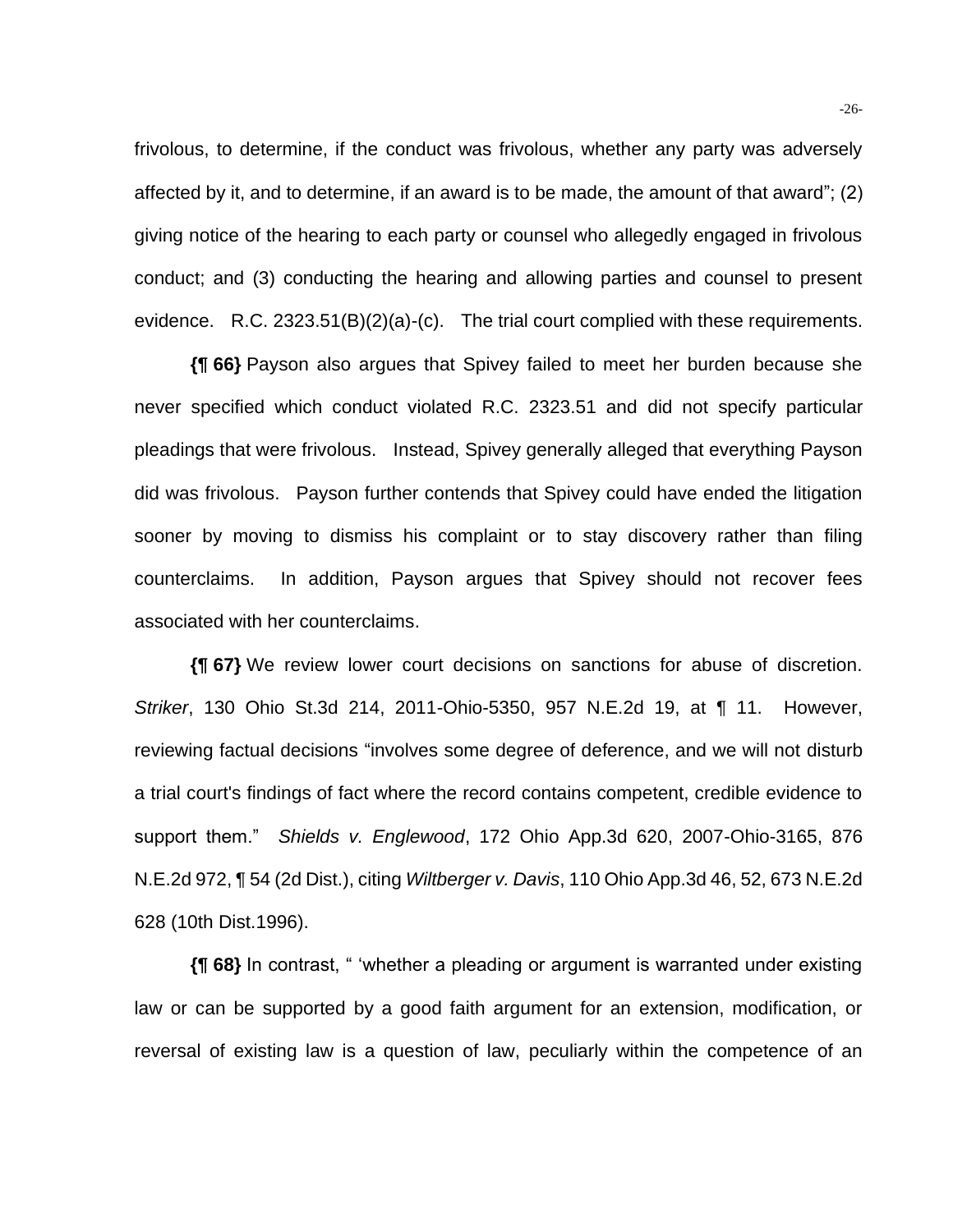appellate court; therefore, we will review this question de novo, without deference to the trial court's decision.' " *Natl. Check Bur. v. Patel*, 2d Dist. Montgomery No. 21051, 2005- Ohio-6679, ¶ 10, quoting *Passmore v. Greene Cty. Bd. of Elections*, 74 Ohio App.3d 707, 712, 600 N.E.2d 309 (2d Dist.1991). "The ultimate decision whether to impose sanctions for frivolous conduct, however, remains wholly within the trial court's discretion." *Orbit Elecs., Inc. v. Helm Instrument Co.*, 167 Ohio App.3d 301, 2006-Ohio-2317, 855 N.E.2d 91, ¶ 47 (8th Dist.).

**{¶ 69}** Furthermore, " 'R.C. 2323.51 employs an objective standard in determining whether sanctions may be imposed for frivolous conduct.' " *Striker* at ¶ 21, quoting *Stafford v. Columbus Bonding Ctr.*, 177 Ohio App.3d 799, 2008-Ohio-3948, 896 N.E.2d 191, ¶ 8 (10th Dist.). *Accord Horenstein*, 2021-Ohio-3049, 178 N.E.3d 71, at ¶ 192.

**{¶ 70}** The trial court's decision awarding sanctions against Payson was very detailed. *See* Oct. 28, 2021 Decision at p. 1-24. After reviewing the record, the court found that Payson had filed the defamation action against Spivey in retaliation for her DBA ethics complaint and that Payson's conduct during the litigation had increased Spivey's litigation costs. *Id.* at p. 10-11. The court also said it did not find Payson's testimony credible. *Id*. at p. 11 (referring to inconsistent affidavits Payson had filed, as well as statements he made during an August 7, 2020 status conference).

**{¶ 71}** In addition, the court described Payson's attempts to impede discovery throughout the case, which caused Spivey to file a motion to compel, delayed discovery, and involved Payson's refusal to accept email and his claim that he did not communicate by email (despite evidence that he did). *Id*. at p. 11-13.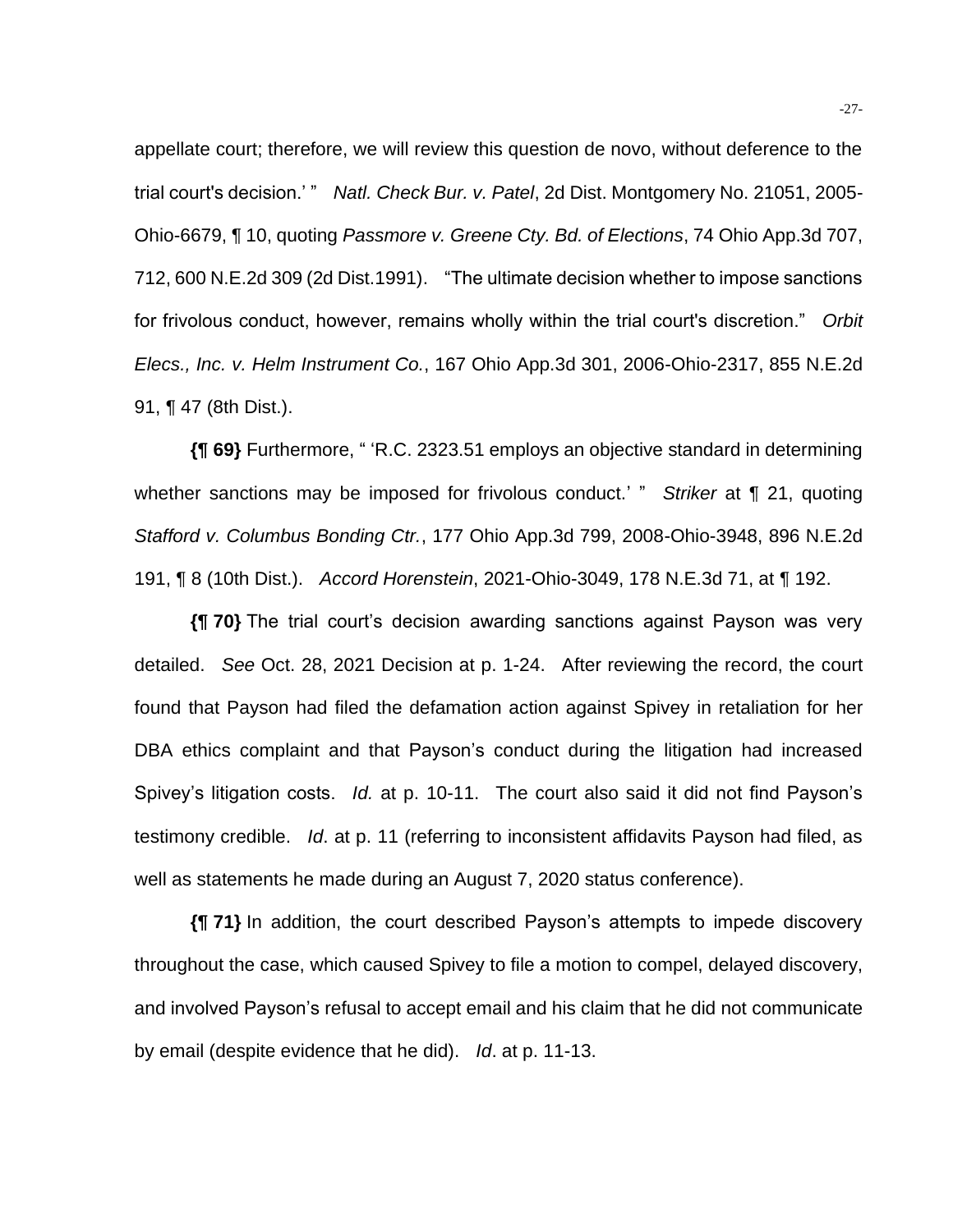**{¶ 72}** The court further found that Payson's defamation claim was unsupported by law. In this regard, the court noted that when Payson filed the defamation complaint, he did not have any facts to support a claim that Spivey had made a false statement; instead, Payson relied on speculation and conjecture. *Id*. at p. 13-14. The court concluded that Payson's conduct, as a lawyer who had practiced for 30 years, failed to satisfy a reasonableness standard, which tests " 'whether no reasonable lawyer would have brought the action in light of the existing law.' " Oct. 28, 2021 Decision at p. 14-15, quoting *Stafford*, 177 Ohio App.3d 799, 2008-Ohio-3948, 896 N.E.2d 191, at ¶ 6.

**{¶ 73}** We have reviewed the entire record, including the pleadings, transcripts of the evidentiary hearing and status conferences, and exhibits presented to the trial court. Our review reveals that the trial court did not abuse its discretion in awarding fees to Spivey and that the court's decision was supported by competent, credible evidence. Moreover, the court correctly concluded that no reasonable lawyer would have asserted claims for defamation against Spivey in light of existing law.

**{¶ 74}** "In Ohio, defamation occurs when a publication contains a false statement 'made with some degree of fault, reflecting injuriously on a person's reputation, or exposing a person to public hatred, contempt, ridicule, shame or disgrace, or affecting a person adversely in his or her trade, business or profession.' " *Jackson v. Columbus*, 117 Ohio St.3d 328, 2008-Ohio-1041, 883 N.E.2d 1060, ¶ 9, quoting *A & B-Abell Elevator Co. v. Columbus/Cent. Ohio Bldg. & Constr. Trades Council*, 73 Ohio St.3d 1, 7, 651 N.E.2d 1283 (1995). "To establish defamation, the plaintiff must show (1) that a false statement of fact was made, (2) that the statement was defamatory, (3) that the statement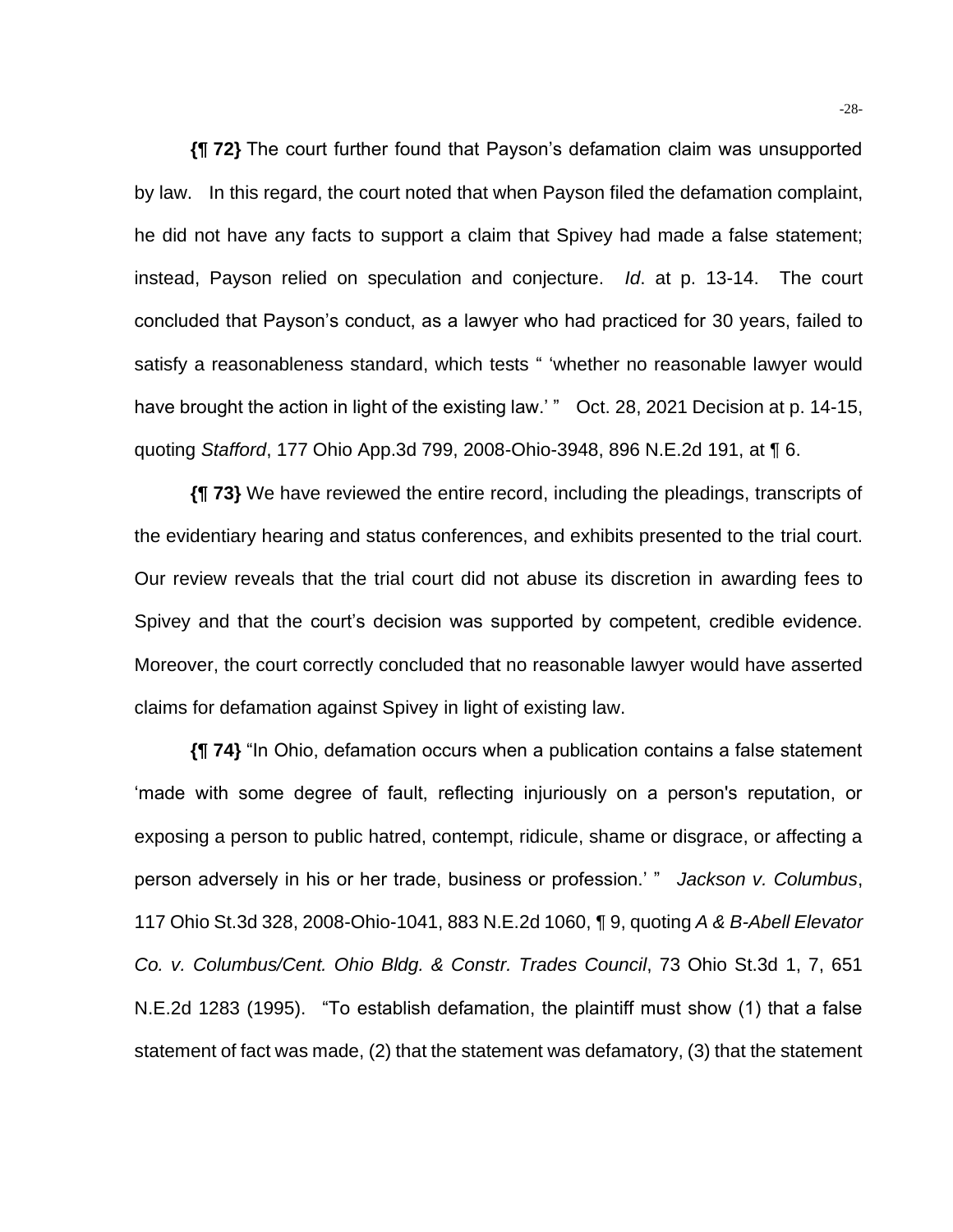was published, (4) that the plaintiff suffered injury as a proximate result of the publication, and (5) that the defendant acted with the requisite degree of fault in publishing the statement." *Am. Chem. Soc. v. Leadscope, Inc*., 133 Ohio St.3d 366, 2012-Ohio-4193, 978 N.E.2d 832, ¶ 77, quoting *Pollock v. Rashid*, 117 Ohio App.3d 361, 368, 690 N.E.2d 903 (1st Dist.1996).

**{¶ 75}** Our review of the record reveals, without doubt, that when the complaint was filed, Payson lacked any facts to support his claim that Spivey had made false statements about him and had injured his reputation. The complaint itself was extremely vague, stating only that that Spivey had made untrue, defamatory statements about Payson. Complaint (Aug. 9, 2019), ¶ 6, 9, 12, and 17. Almost immediately after answering the complaint, Spivey submitted discovery requests to Payson, seeking information about the content of the alleged defamatory statements. Rather than responding, Payson embarked on a course of unfounded motions and attempts to evade discovery, as noted in the Statement of Facts in this opinion.

**{¶ 76}** In detailing the factual background of this case, we actually did not include quite a few unsuccessful motions that Payson filed. As Spivey's expert witness noted at the sanctions hearing, there were "39 procedural motions and another seven discovery type motions \* \* \*. This required a lot of paperwork. \* \* \* The vast majority of the initial filings of that were made by *pro se* Plaintiff's attorney [Payson]." Transcript of Sanctions Hearing ("Tr."), p. 24-25. It is also apparent that very late in the litigation, Payson was still searching for facts supporting his claim (which he never found). Accordingly, the trial court did not err in finding that no reasonable lawyer would have filed the defamation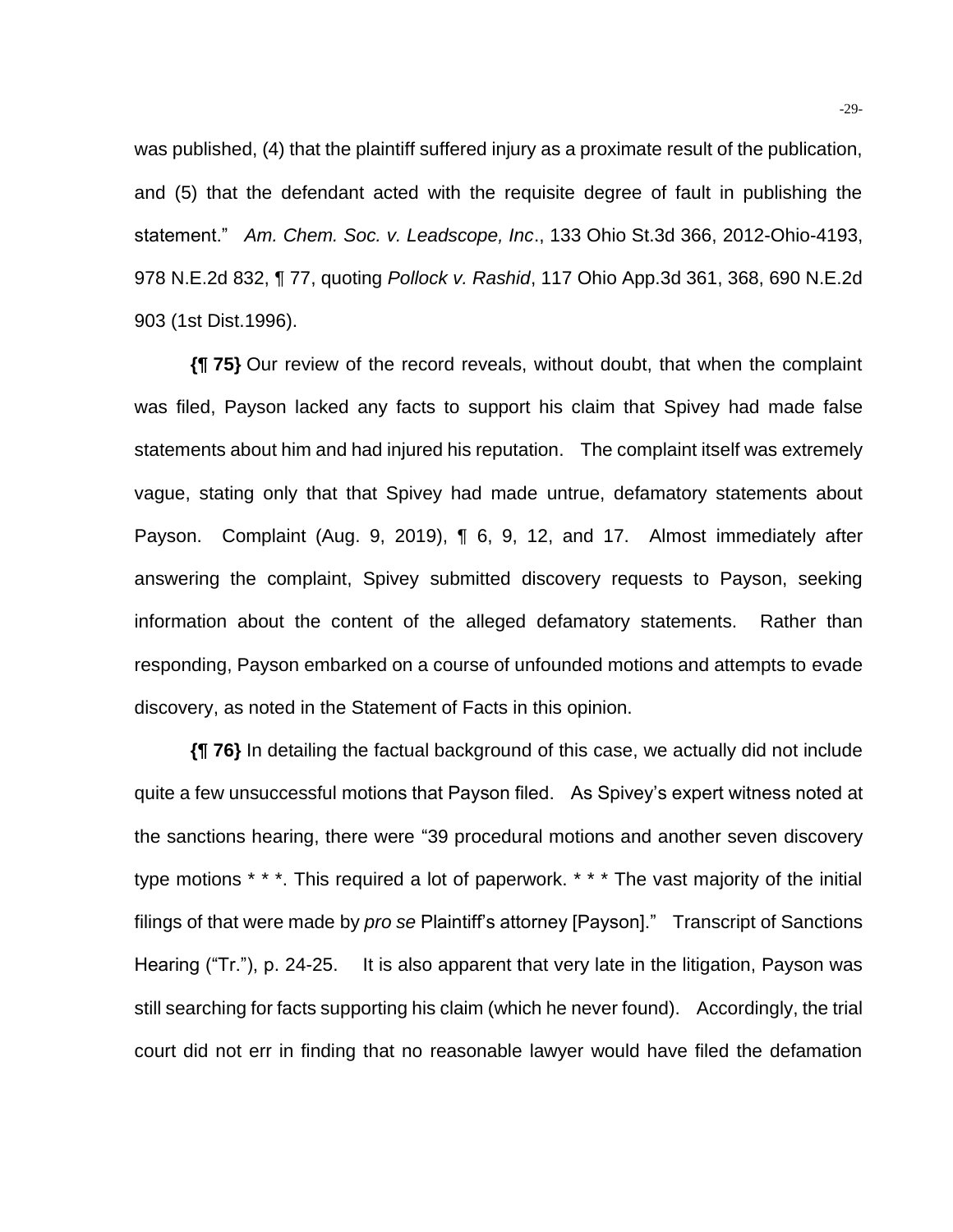claim.

**{¶ 77}** Payson argues that he brought the defamation action because he had a "good faith belief that Spivey would make materially false statements to others with the intent of damaging his professional reputation." Appellant's Brief at p. 11. The trial court found otherwise, stating that:

Presumably, Payson, after practicing for thirty years would have brought a claim for defamation only upon some evidence of a defamatory statement. Here, as Payson testified to, the complaint was brought because he "knew" Spivey "would" say something about him to her family and friends. This testimony does not satisfy the reasonable standard required.

Oct. 28, 2021 Decision at p. 15. We agree with the trial court.<sup>6</sup>

**{¶ 78}** The court's second finding in connection with frivolous conduct was made under R.C. 2323.51(A)(2)(a)(i), which concerns conduct that "obviously serves merely to harass or maliciously injure another party to the civil action or appeal or is for another improper purpose, including, but not limited to, causing unnecessary delay or a needless increase in the cost of litigation."

**{¶ 79}** In view of the history we outlined above, the trial court's decision that Payson engaged in such frivolous conduct was supported by competent, credible

 $6$  We note that the trial court did deny Spivey's Civ.R. 11 claim. The court found that while Payson's conduct was frivolous, the subjective standard for Civ.R. 11 "saved" Payson from a finding that he acted with "subjective moral obliquity or a conscious doing of wrong." Oct. 28, 2021 Decision at p. 17. This issue was close, and a different finding could have been made. However, the trial court appears to have credited Payson for medical issues that, in the court's words, "perhaps" were "a contributing factor to his procedural conduct throughout the case." *Id*.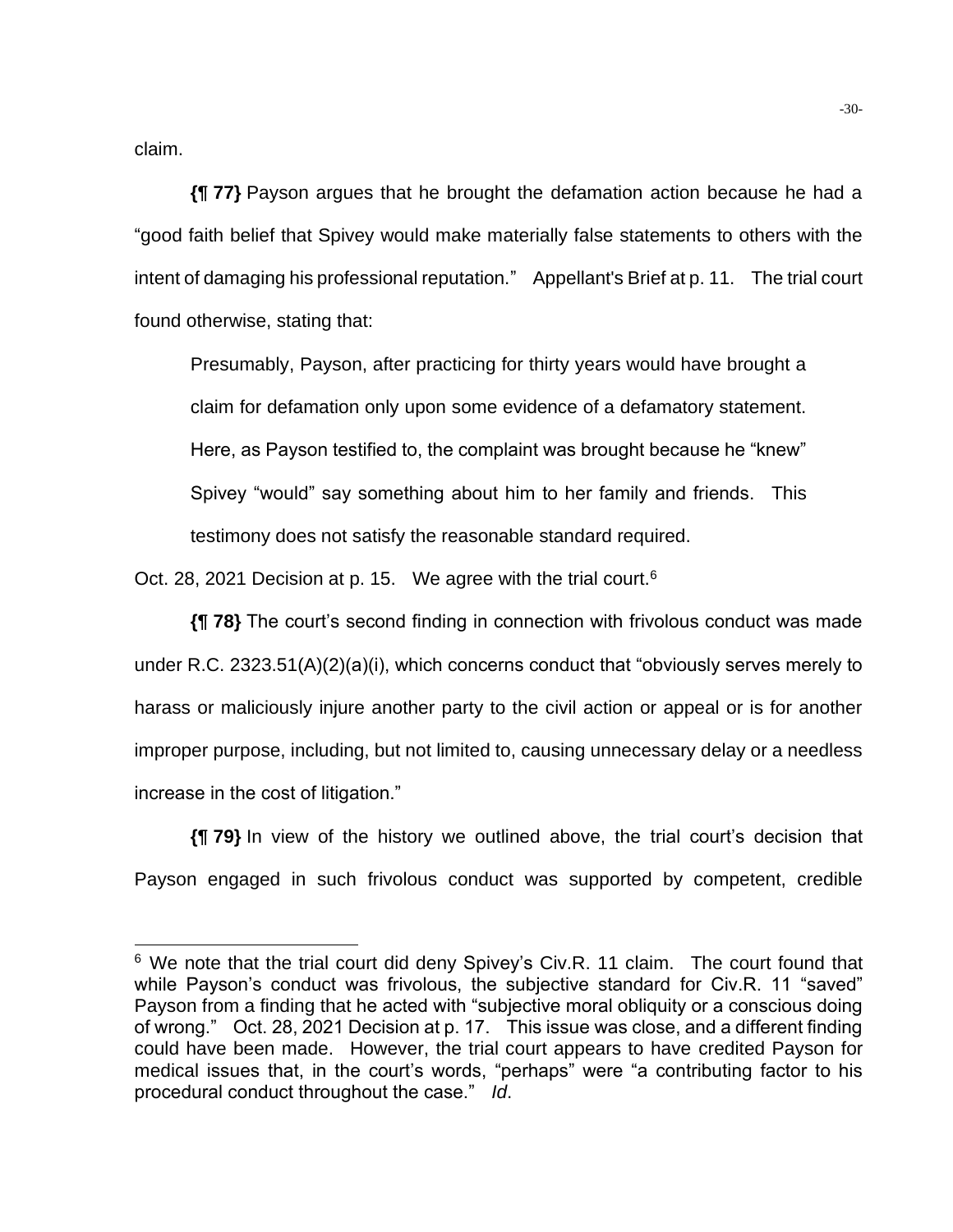evidence. Notably, the trial court specifically found that Payson was not credible. We give substantial deference to trial court decisions on credibility, since "[c]redibility of witnesses and the weight to be given their testimony are primarily matters for triers of facts to resolve." *Buckeye Retirement Co., LLC v. Busch*, 2017-Ohio-4009, 82 N.E.3d 66, ¶ 55 (2d Dist.), citing *State v. DeHass*, 10 Ohio St.2d 230, 231, 227 N.E.2d 212 (1967). This degree of weight is proper because factfinders have the chance to see and hear witnesses and are in the best position to judge credibility. *Seasons Coal Co. v. City of Cleveland*, 10 Ohio St.3d 77, 80, 461 N.E.2d 1273 (1984).

**{¶ 80}** As noted, Payson's complaint lacked any details about the false statements Spivey was alleged to have made. When litigation began, Spivey assumed Payson's action was filed in retaliation for her DBA complaint, which was resolved in her favor only a month before Payson filed suit. Payson never properly responded to discovery, filed many pleadings to delay responding, and then, months into the litigation, asserted that the defamation claims were related to matters outside the DBA arbitration. However, Payson did not provide any details even then concerning the basis for his claims. The subsequent course of the litigation also clearly shows that Payson lacked facts to support his claims. Given these circumstances, the court's finding that Payson lacked credibility and that he filed litigation to retaliate against Spivey was supported by competent, credible evidence.

**{¶ 81}** As a final matter, Payson argues that Spivey's fees should have been reduced significantly. According to Payson, Spivey targeted him for fees from the beginning and litigated inefficiently. As noted, Payson also claims that the court should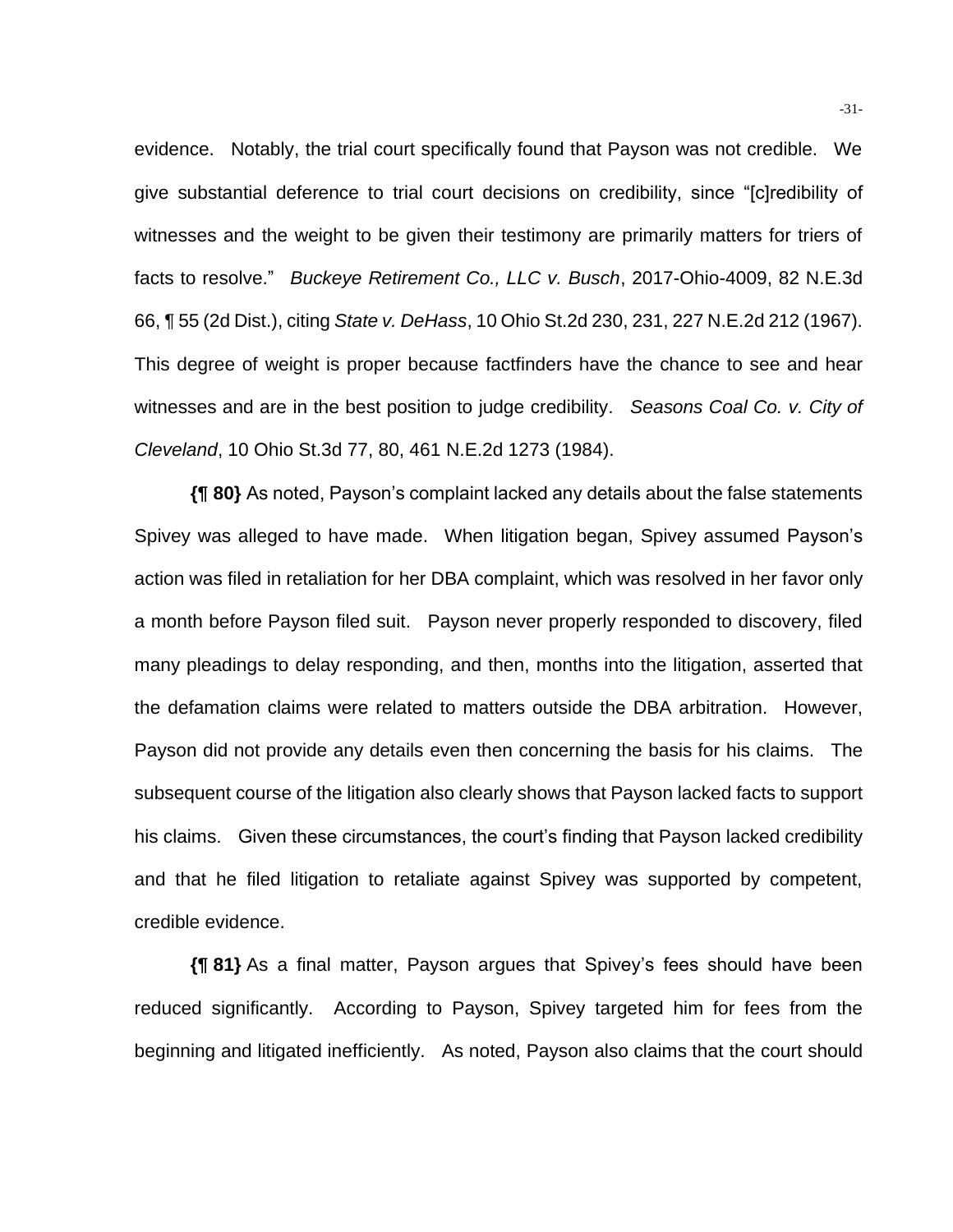not have considered any fees relating to Spivey's improperly filed counterclaim. In addition, Payson complains that Spivey incurred almost \$10,000 in fees after defeating his claims on summary judgment.

**{¶ 82}** A "party seeking sanctions under R.C. 2323.51 bears the burden of establishing the costs incurred in connection with the frivolous conduct and reasonable attorney fees that it incurred." *Foland v. Englewood*, 2d Dist. Montgomery No. 22940, 2010-Ohio-1905, ¶ 66, citing *In re Verbeck's Estate*, 173 Ohio St. 557, 559, 184 N.E.2d 384 (1962).

**{¶ 83}** At the sanctions hearing, the propriety of a \$195 hourly charge for attorney fees was not disputed. Tr. at p. 14, 15, and 24. According to the evidence at the hearing, Spivey's attorney, David Beitzel, had performed 267.52 total hours of work on the case (totaling \$52,166.40) but had billed Spivey only for 169.50 hours (totaling \$33,052.50). *Id*. at p. 13-14. There was also work in progress, including the hearing itself, which had not yet been billed. *Id*. at p. 9 and Defendant's Ex. F.

**{¶ 84}** After reviewing the fee statements, including the work-in-progress statement, and after adding 2.8 hours for the sanctions hearing, the trial court found that Spivey claimed 179.55 total hours of legal work, or \$35,012.25. Oct. 28, 2021 Decision at p. 20. The court reduced this amount by 37.84 hours and arrived at a lodestar amount of \$27,633.45. *Id*. at p. 23. The court also added expenses totaling \$1,509, for a total sanctions award of \$29,142.45. *Id*. at p. 24.

**{¶ 85}** In calculating fees, the trial court used the well-known formula from *Bittner v. Tri-Cty. Toyota, Inc.*, 58 Ohio St.3d 143, 569 N.E.2d 464 (1991), *as modified by Phoenix*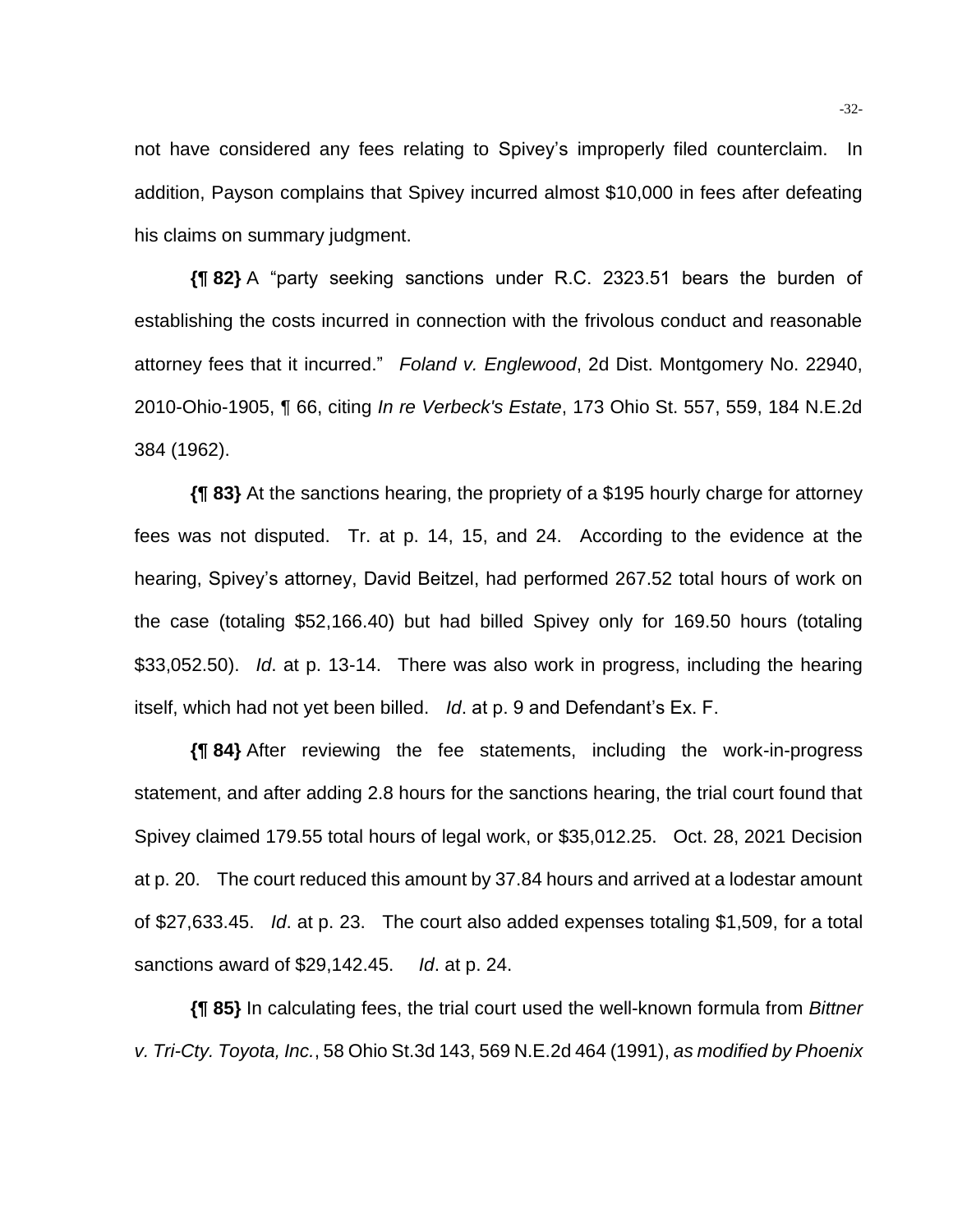*Lighting Group, L.L.C. v. Genlyte Thomas Group, L.L.C.,* 160 Ohio St.3d 32, 2020-Ohio-1056, 153 N.E.3d 30. In *Phoenix Lighting*, the court noted that:

There is a strong presumption that the reasonable hourly rate multiplied by the number of hours worked, which is sometimes referred to as the "lodestar," is the proper amount for an attorney-fee award. Enhancements to the lodestar should be granted rarely and are appropriate when an attorney produces objective and specific evidence that an enhancement of the lodestar is necessary to account for a factor not already subsumed in the lodestar calculation

*Phoenix Lighting* at paragraph one of the syllabus. The trial court did not make any enhancements to the lodestar, so that is not an issue here.

**{¶ 86}** Review of trial court decisions on attorney fees is for abuse of discretion. *Bittner* at 146. In this regard, the Supreme Court of Ohio has stressed that " '[i]t is well settled that where a court is empowered to award attorney fees by statute, the amount of such fees is within the sound discretion of the trial court. Unless the amount of fees determined is so high or so low as to shock the conscience, an appellate court will not interfere. The trial judge which participated not only in the trial but also in many of the preliminary proceedings leading up to the trial has an infinitely better opportunity to determine the value of services rendered by lawyers who have tried a case before him than does an appellate court.' " *Id*., quoting *Brooks v. Hurst Buick-Pontiac-Olds-GMC, Inc.*, 23 Ohio App.3d 85, 91, 491 N.E.2d 345 (12th Dist.1985).

**{¶ 87}** The court also said in *Bittner* that where "the claims can be separated into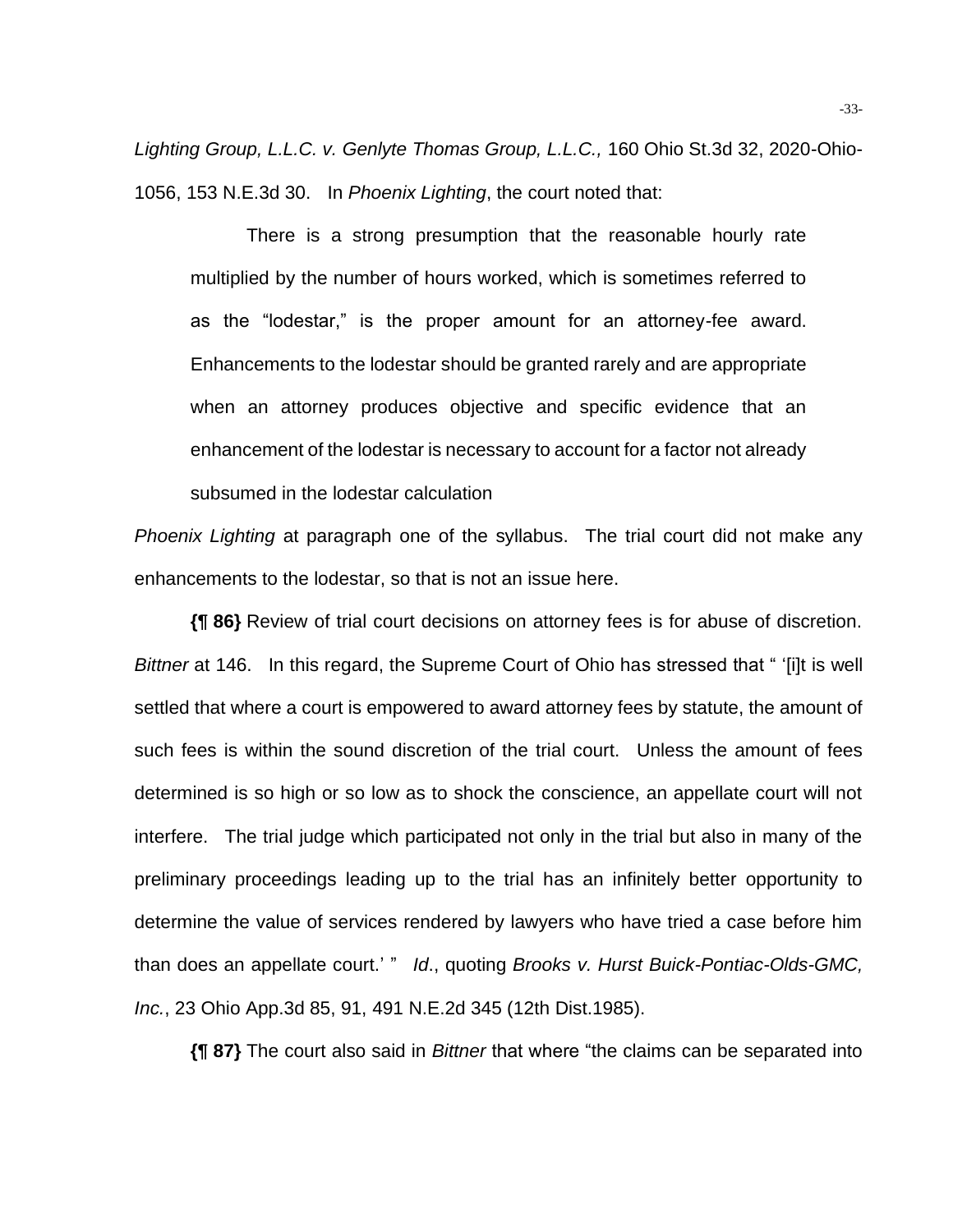a claim for which fees are recoverable and a claim for which no fees are recoverable, the trial court must award fees only for the amount of time spent pursuing the claim for which fees may be awarded." *Id.* at 145. This was done here, as the trial court eliminated all fees related to Spivey's counterclaims. Oct. 28, 2021 Decision at p. 19. The court also deducted fees related to an attempt to enforce the arbitration award in another court; fees that were ambiguous as to which case they referenced; fees that related to Spivey's prior motion to compel; and fees that were "block-billed," unless they were evidently related to the current case and could be estimated as reasonably related to the time expended. *Id*. at p. 20.<sup>7</sup>

**{¶ 88}** Thus, contrary to Payson's claims, the trial court did not improperly bill for fees related to the counterclaims. Furthermore, our review of the record reveals that the trial court did not abuse its discretion in awarding the remainder of the fees that Spivey requested. The court was very familiar with the scope of the litigation, which was exponentially increased by Payson's many motions, most of which were rejected as unfounded, with a few minor exceptions. Moreover, when the trial court made decisions, Payson refused to accept them and asked the court to explain, reconsider, or vacate its own decisions. In these situations, Spivey had to file additional paperwork.

**{¶ 89}** As noted, before the 2004 amendments, R.C. 2323.51 specifically allowed motions for sanctions to be brought prior to commencement of trial or within 21 days after

<sup>&</sup>lt;sup>7</sup> "Block billing" refers to " 'lumping multiple tasks into a single time entry.' " State ex rel. *Harris v. Rubino*, 156 Ohio St.3d 296, 2018-Ohio-5109, 126 N.E.3d 1068, ¶ 6, quoting *Tridico v. Dist. of Columbia*, 235 F.Supp.3d 100, 109 (D.D.C.2017). With respect to fee applications submitted to its own court, the Supreme Court of Ohio has disapproved of block billing. *Id*. at ¶ 7.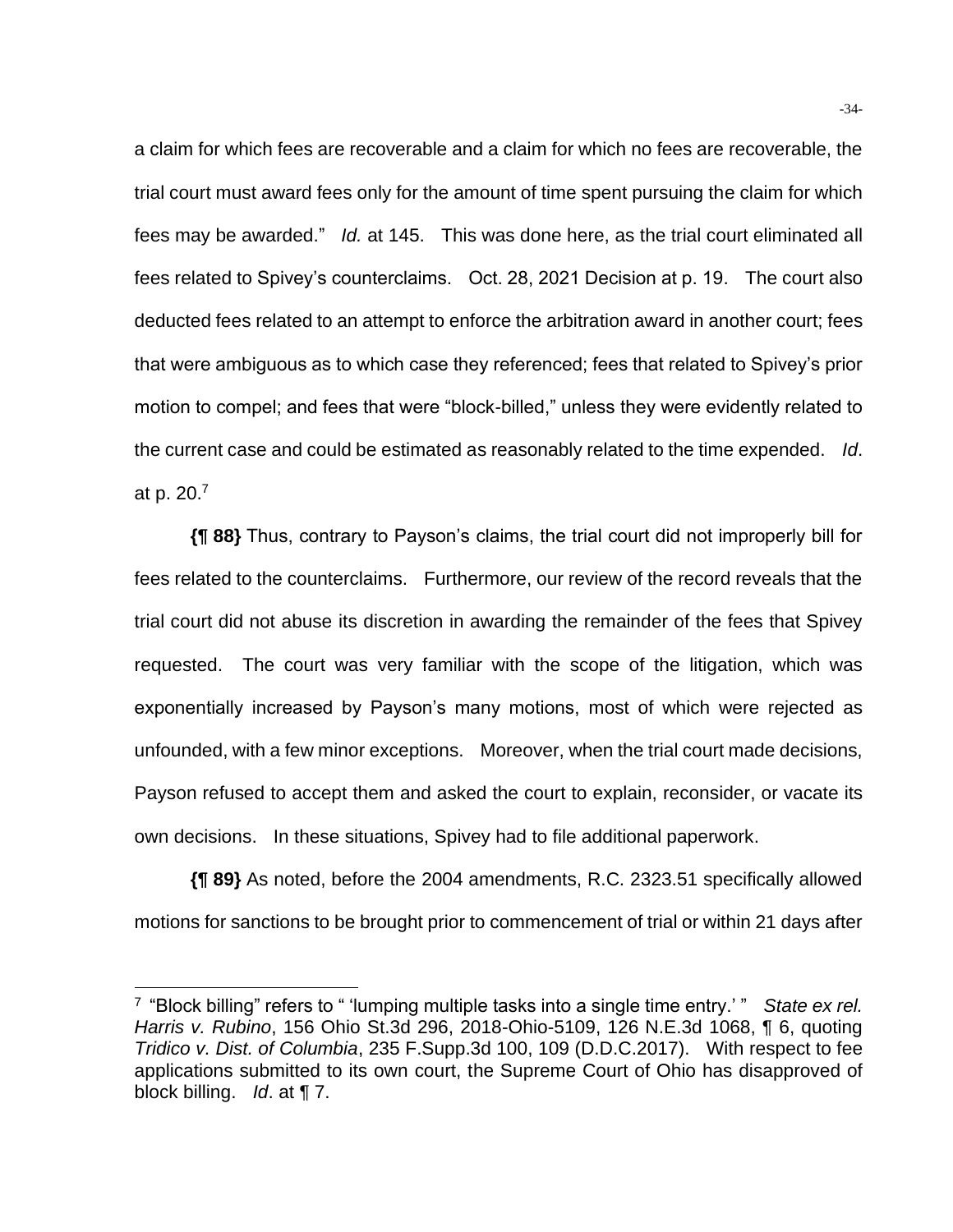judgment. In that context, our court noted that:

In deciding if fees should be awarded, a court might, by necessity, have to consider activity in the case from its origin, since the fee award is designed to compensate an aggrieved party for expenses involved in responding to improper actions. These improper actions could have taken place from the very beginning of the case, and a fee award could encompass these actions, even if the motion for fees were not made until later in the case. In fact, the statute authorizes the fee request at any point, even after judgment.

*Surface v. Grottlla-Kennedy*, 2d Dist. Clark No. 2002-CA-80, 2003-Ohio-3978, ¶ 17, citing R.C. 2323.51(B)(1).

**{¶ 90}** In light of the fact that the frivolous conduct here involved the very initiation of the defamation action, the trial court did not abuse its discretion in considering activity that occurred throughout the case.

**{¶ 91}** As a final point, Spivey did not incur almost \$10,000 in fees and expenses related to this case after obtaining summary judgment in February 2021. We have reviewed the billings and the amount was significantly less than that. For example, from March 3, 2021 through March 25, 2021, Beitzel invoiced Spivey for \$1,310.45 in fees. However, of that amount, \$565.50 related to another case being handled for Spivey, and the trial court deducted those billings. *See* Oct. 28, 2021 Decision at p. 23 and Defendant's Ex. B. Similarly, of the \$1,150 invoiced for March 31, 2021 through April 30, 2021, \$296.40 was attributable to another case and a duplicate entry, and the court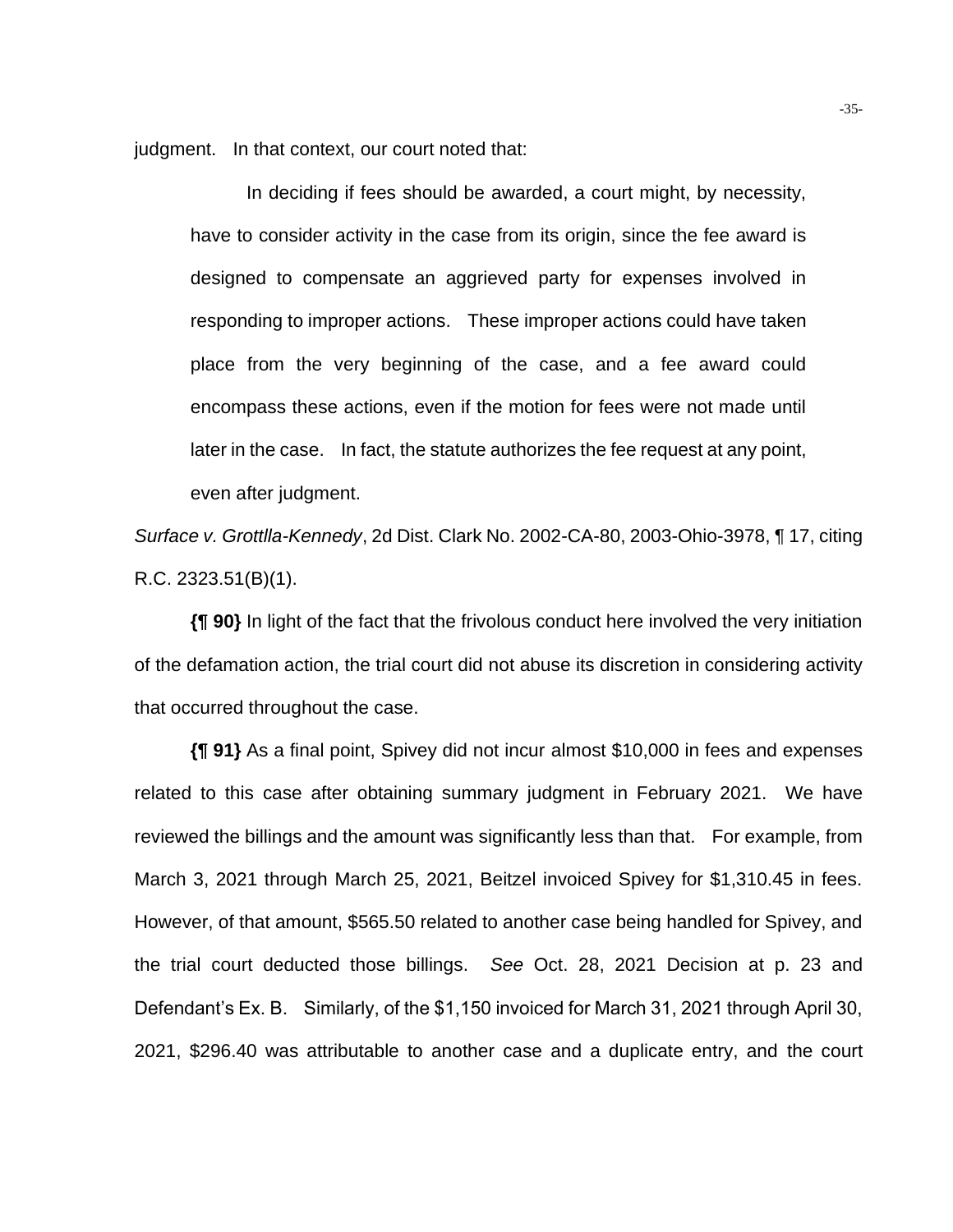deducted these amounts as well. *Id*.

**{¶ 92}** Moreover, even after summary judgment had been awarded against Payson, he continued to file motions, including a motion seeking frivolous conduct sanctions against Spivey, which was overruled.<sup>8</sup> Spivey's counsel also had to file another motion to compel discovery from Payson, attend a status conference in May 2021, prepare for an evidentiary hearing, consult with an expert, attend the hearing, and prepare a post-hearing brief. All of these matters caused additional expense, and there does not appear to have been any attempt to run up expenses. In fact, Spivey's counsel did not charge for considerable amounts of time. Again, as an example, from March 3, 2021 through March 25, 2021, there was no charge for 6.8 hours of counsel's time, or about \$1,326.

**{¶ 93}** Based on the preceding discussion, the trial court did not err in awarding sanctions against Payson, nor did it award an excessive amount. Accordingly, Payson's sole assignment of error is overruled.

### III. Conclusion

**{¶ 94}** The judgment of the trial court is affirmed.

. . . . . . . . . . . . .

EPLEY, J. and LEWIS, J., concur.

 $8$  Of the \$1,150 billed between March 31, 2021 and April 30, 2021, at least \$664.95 appears to have been expended for legal research and in replying to Payson's motion seeking frivolous conduct sanctions against Spivey. *See* Defendant's Ex. B. Again, the trial court found this motion without merit. In particular, the motion concerned arguments of Payson that the court had repeatedly rejected.